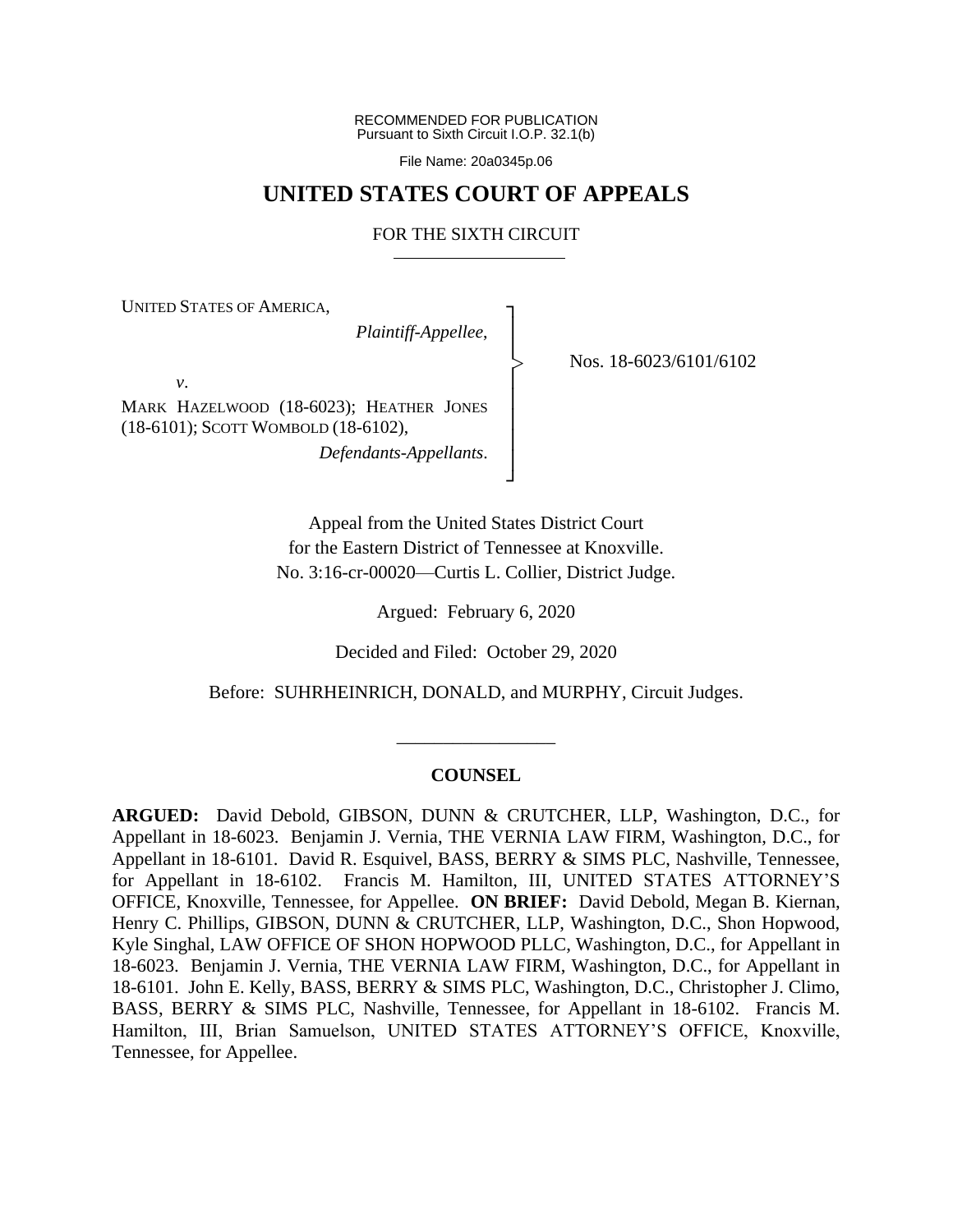SUHRHEINRICH, J., delivered the opinion of the court in which MURPHY, J., joined. DONALD, J. (pp. 22–37), delivered a separate dissenting opinion.

# **AMENDED OPINION** \_\_\_\_\_\_\_\_\_\_\_\_\_\_\_\_\_\_\_\_\_\_

\_\_\_\_\_\_\_\_\_\_\_\_\_\_\_\_\_\_\_\_\_\_

SUHRHEINRICH, Circuit Judge. In this wire fraud and mail fraud conspiracy case against employees of a multibillion-dollar gas company, Pilot Flying J (Pilot), the district court allowed the government to play audio recordings in which one of the defendants, Pilot President Mark Hazelwood, is heard using deeply offensive racist and misogynistic language. The district court admitted the recordings on the theory that if the defendant was reckless enough to use language that could risk public outrage against the company, he was a "bad businessman," and as a bad businessman, he was also reckless enough to commit fraud. This is vintage bad character evidence—and precisely the type of reasoning the Federal Rules of Evidence forbid.

The use of the audio recordings in this case jumped the rails of those rules. First, none of the Rules of Evidence support the recordings' admissibility. Second, and more importantly, even if somehow otherwise admissible, the recordings are a textbook violation of Rule 403, because the risk of unfair prejudice eviscerates any purported probative value. For these reasons, we reverse the convictions of all three defendants.

### **I. BACKGROUND**

*The Manual-Rebate Scheme.* Pilot Flying J (Pilot), headquartered in Knoxville, Tennessee, operates hundreds of truck stops nationwide and sells billions of gallons of diesel fuel annually to trucking companies. The government charged more than a dozen employees in Pilot's direct-sales division, including Defendants-Appellants Hazelwood, Scott Wombold, and Heather Jones,<sup>1</sup> with conspiracy to defraud Pilot's trucking-company customers by falsely promising discounted fuel prices, and then secretly shorting those customers on the promised discounts through deceptive invoicing and rebate techniques. The indictment alleges that

**<sup>1</sup>**A total of eighteen Pilot employees were charged. Before Defendants proceeded to trial in late 2017, fourteen other Pilot employees and executives had already pleaded guilty to conspiring to commit wire or mail fraud. Karen Mann, a regional account representative, was tried jointly with Defendants and was acquitted.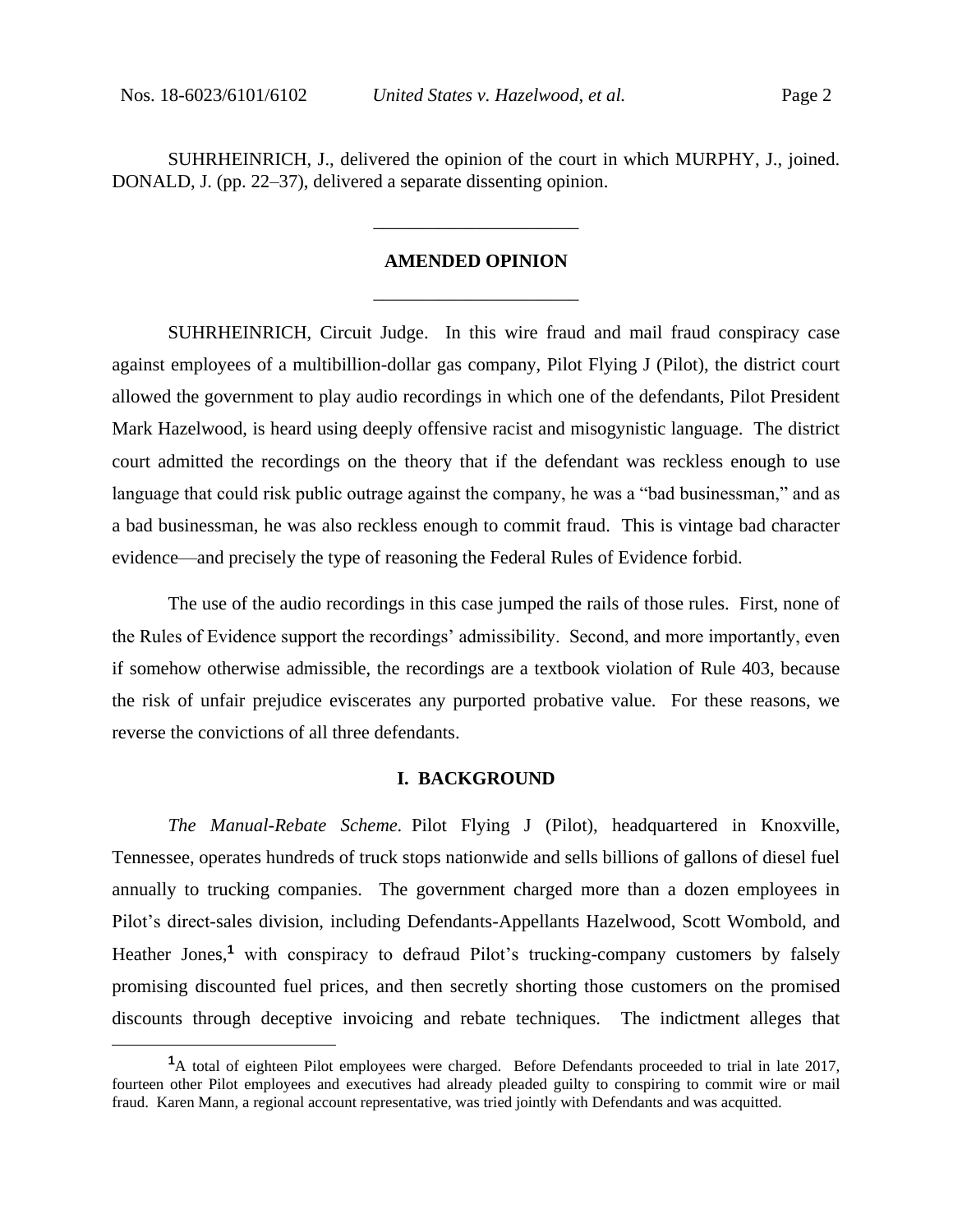between February 2008 and April 2013 Hazelwood (who was Pilot's president and head of the direct-sales division) and Wombold (Pilot's vice-president of national accounts and manager of the direct-sales division) encouraged Pilot's direct-sales team to use the "manual rebate" technique,**<sup>2</sup>** and that Heather Jones (a regional account representative on the direct-sales team) created fraudulent backup data to prevent the trucking companies from catching on to the scheme. The government charged Appellants Hazelwood, Wombold, and Jones with conspiracy to commit wire fraud  $(18 \text{ U.S.C. } § 1343)$  and mail fraud  $(§ 1341)$  ("Count One"), as well as several individual counts of wire fraud ("Counts Two through Ten"). In addition, Wombold was charged with lying to investigators (18 U.S.C.  $\S$  1001(a)(2)) ("Counts Eleven through Thirteen") and Hazelwood was charged with witness tampering (18 U.S.C. § 1512(b)(3)) ("Count Fourteen").

Several other Pilot employees—Karen Mann, John Freeman, Vicki Borden, John Spiewak, and Katy Bibee—were charged in the same indictment. Freeman, Borden, Spiewak, and Bibee all pleaded guilty to the conspiracy charge. Karen Mann went to trial with Defendants.

*The Government's Case and the Cross-Examination.* The jury trial lasted over twentyseven days. The government called nearly thirty witnesses, including cooperating Pilot employees who pled guilty for their roles in the conspiracy. The government also presented emails among the alleged co-conspirators, and undercover audio recordings. This appeal arises primarily from the admission of three of those tapes, wherein Hazelwood can be heard using profanity, making racial slurs, and belittling women. As described below, the district court admitted those recordings based on a complicated rebuttal theory.

The government's first witness was Janet Welch, a direct-sales account representative who pleaded guilty to mail fraud for her involvement in the rebate scheme. She testified that Pilot's sales division tried to persuade interstate trucking companies to buy gas from Pilot as opposed to its competitors. One way to increase sales was by offering discounted fuel prices. However, selling fuel at a discount would reduce Pilot's profit margin, so some Pilot employees

**<sup>2</sup>**Under the manual-rebate scheme, customers initially paid the retail rate for fuel and, at the end of each month, received a rebate check for the difference between the retail price and the discounted rate. The rebate is "manual" in the sense that someone at Pilot calculates the amount of the rebate and sends the check to the customer.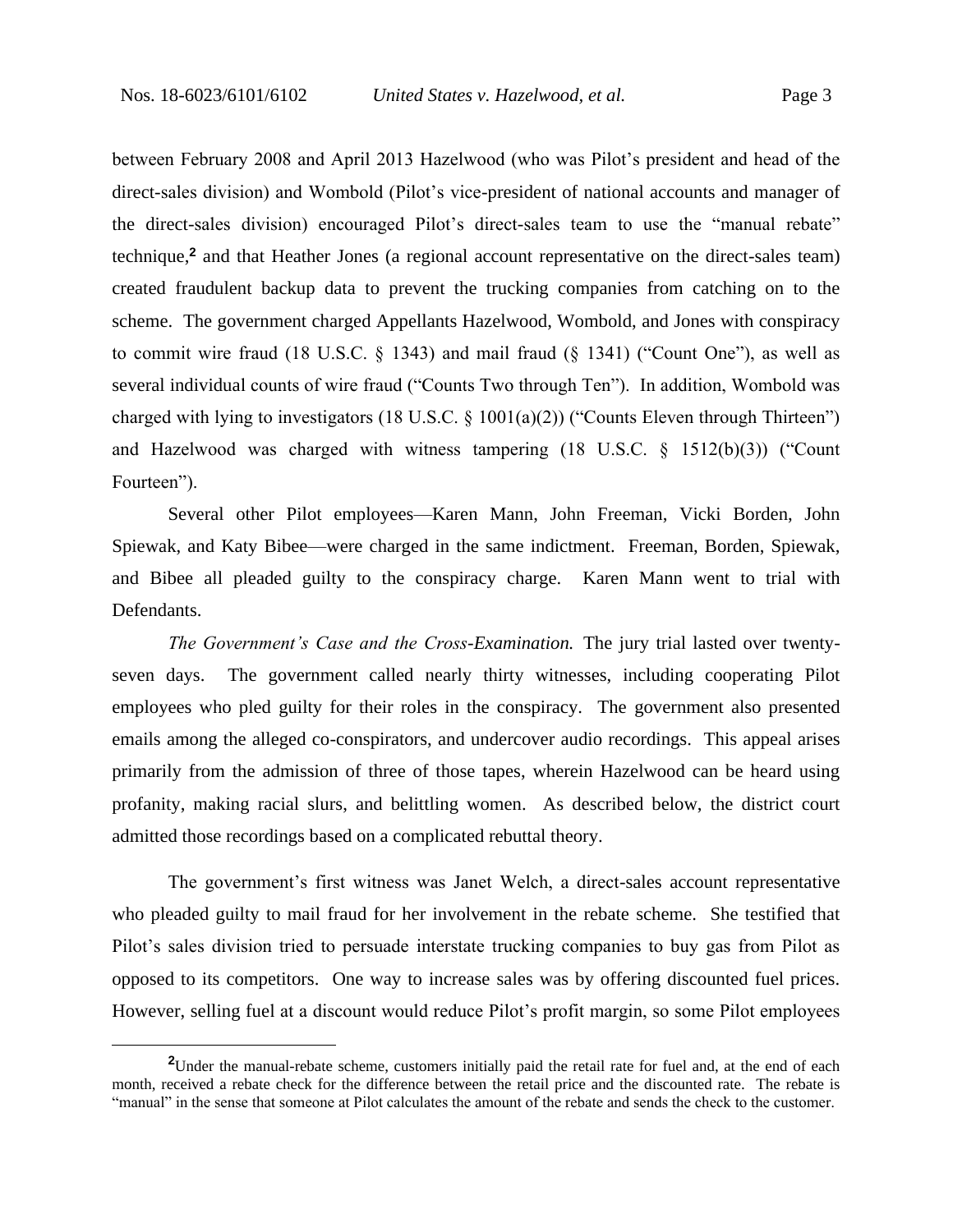looked for ways to offer significant discounts while secretly charging more. One such method was the manual-rebate scheme.

On cross-examination, Hazelwood's lawyer asked Welch whether "based on [her] years [at Pilot]" she believed that Hazelwood would approve the manual-rebate scheme. After the government objected, the court stated that the question "goes to character" and asked Hazelwood's attorney whether he "want[ed] to open up issues of character." When Hazelwood's attorney declined, the court sustained the objection. Later in the cross-examination, however, Hazelwood's attorney asked Welch about Hazelwood's "reputation as a manager and president within the company" and how she would rate him as a company president:

| Hazelwood's Counsel: | Okay. Were you -- did you become familiar,<br>generally, without asking you what it is right now,<br>did you generally become familiar with Mr.<br>Hazelwood's reputation as a manager and president<br>within the company? |
|----------------------|-----------------------------------------------------------------------------------------------------------------------------------------------------------------------------------------------------------------------------|
| Welch:               | Yes, sir.                                                                                                                                                                                                                   |
| Hazelwood's Counsel: | Did you have great regard for him?                                                                                                                                                                                          |
| Welch:               | Yes, sir.                                                                                                                                                                                                                   |
| Hazelwood's Counsel: | Did you consider him good, bad, indifferent? How<br>would you rate him as a CEO -- or president,<br>rather?                                                                                                                 |
| Welch:               | Excellent.                                                                                                                                                                                                                  |
| Hazelwood's Counsel: | How would you describe his attitude toward the<br>customers?                                                                                                                                                                |
| Welch:               | He had a great relationship with the customers.                                                                                                                                                                             |

On the ninth day the government called Brian Mosher, who became a cooperating witness after pleading guilty to conspiracy to commit mail and wire fraud for his involvement in the manual-rebate scheme. Mosher, the director of national accounts, was one of the company's most ambitious salesmen. Mosher supervised Jones and reported to Wombold and Hazelwood. On direct examination, Mosher testified that he cheated customers by reducing their discounts without telling them. He further stated that Defendants Hazelwood and Wombold approved his use of the technique He also implicated Defendant Jones, who worked for him for five years, by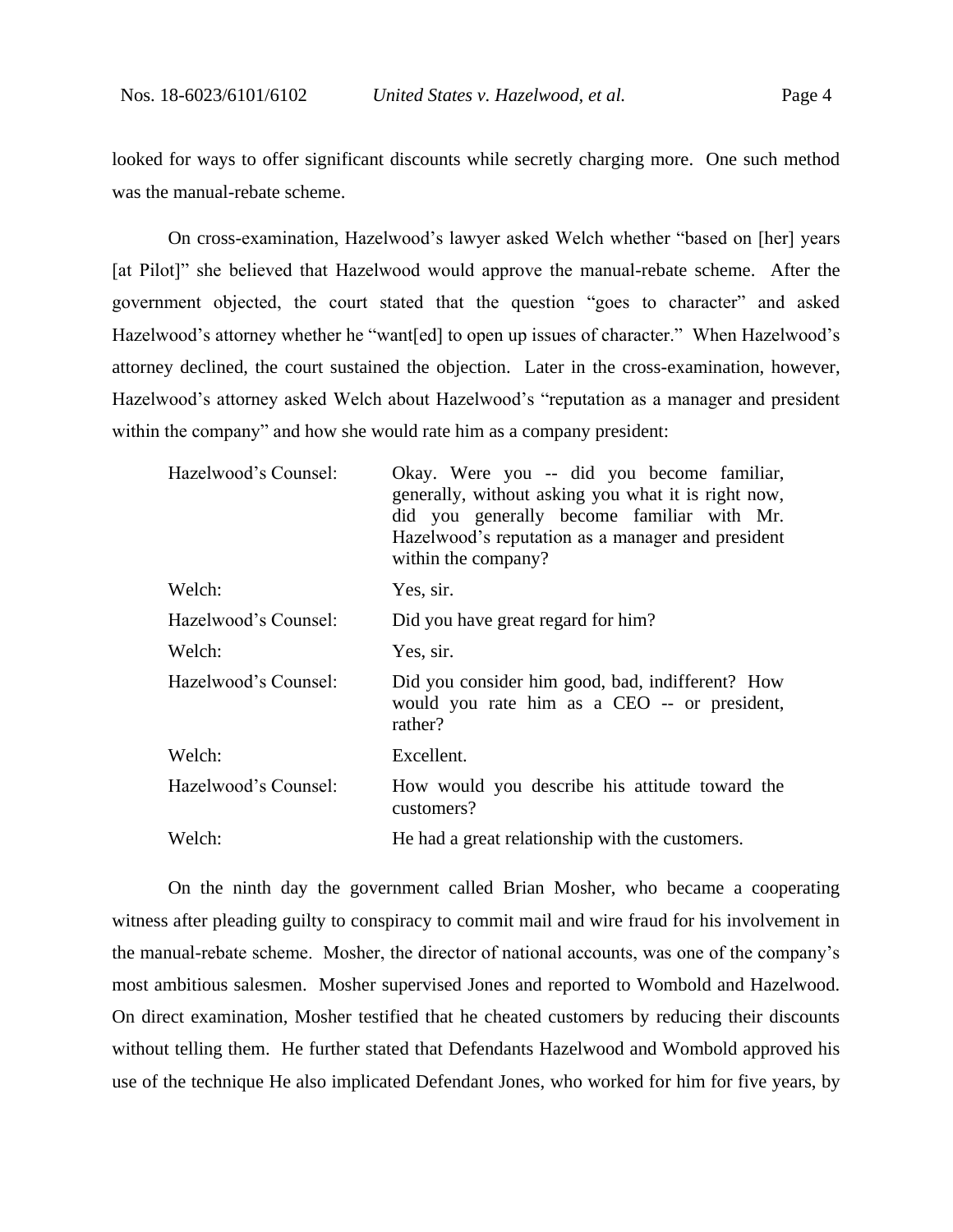testifying that she agreed to manipulate pricing data to make the fraudulent rebates appear legitimate.

On cross-examination, Hazelwood's attorney tried to expose flaws in Mosher's testimony. First, he attempted to reframe evidence that Hazelwood used profanity and endorsed aggressive sales tactics. To demonstrate a more supportive side of Hazelwood's management style, he showed Mosher a video of a presentation called "Mark the Driver," in which Hazelwood played the role of an average truck driver in order to teach Pilot employees to value the needs of their primary customers. He then asked Mosher whether the attitude shown in the Mark the Driver video was "inconsistent . . . with these manual rebate things, where the trucking companies were getting a different deal [than they were promised]." Mosher did not concede that point, answering that "one is a skit, and the other was how we conducted our rebates."

Later, Hazelwood's attorney asked Mosher a series of questions meant to show that Hazelwood was too good a businessman to engage in something as high-risk and low-reward as the manual-rebate scheme:

| Hazelwood's Counsel: | Can you explain to me, Mr. Mosher, how it was to<br>the advantage to the people at the top of Pilot to risk<br>everything on an approach to customers that was<br>such a small percentage of their overall business by<br>lying to the customers and taking the chance that<br>when customers found out, they would not only not<br>deal with them but would go to competitors? Can<br>you explain why you guys thought that it was a<br>good approach to be doing this when it represented<br>such a small percentage of your overall business? |
|----------------------|--------------------------------------------------------------------------------------------------------------------------------------------------------------------------------------------------------------------------------------------------------------------------------------------------------------------------------------------------------------------------------------------------------------------------------------------------------------------------------------------------------------------------------------------------|
| Mosher:              | I can't give you any reason why it was a good idea.<br>I don't think it was a good idea.                                                                                                                                                                                                                                                                                                                                                                                                                                                         |
| Hazelwood's Counsel: | Okay. Would you agree it's a dumb idea?                                                                                                                                                                                                                                                                                                                                                                                                                                                                                                          |
| Mosher:              | Yes.                                                                                                                                                                                                                                                                                                                                                                                                                                                                                                                                             |
| Hazelwood's Counsel: | That totally aside from the issue of ethics and<br>morality or good business dealings, if you want to<br>continue to build and grow a company and make<br>more and more money down the line, would you<br>agree with me that it is incredibly stupid and dumb,<br>from a business standpoint, to take a small portion                                                                                                                                                                                                                            |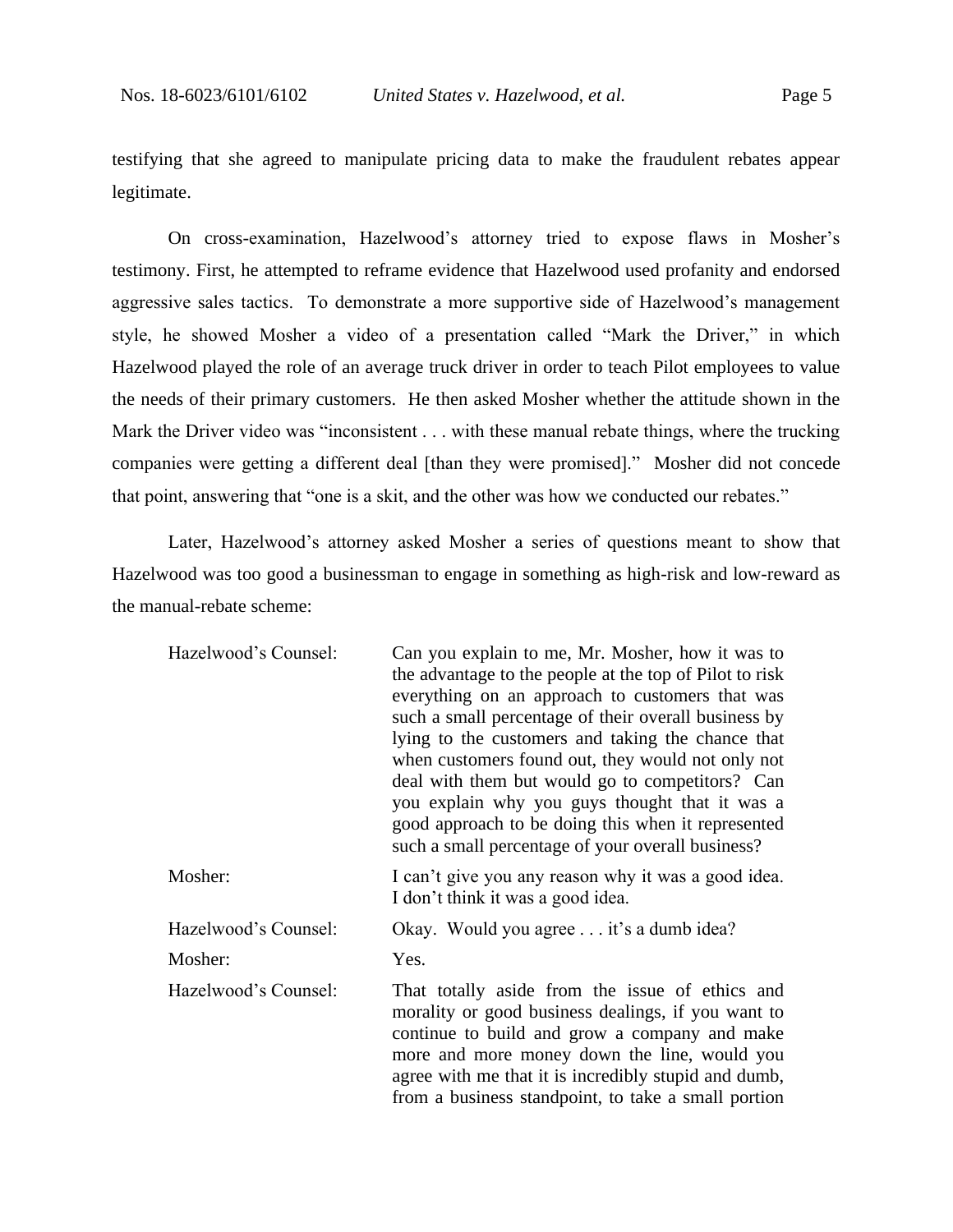|                      | of your business and be lying to customers and<br>taking the chance of everything coming down?                                                                                                                                             |
|----------------------|--------------------------------------------------------------------------------------------------------------------------------------------------------------------------------------------------------------------------------------------|
| Mosher:              | I agree.                                                                                                                                                                                                                                   |
| Hazelwood's Counsel: | All right. Now, would you agree that if you're<br>[Pilot CEO] Jimmy Haslam and Mark Hazelwood,<br>responsible for growing this business, it makes no<br>sense, if you know they're doing it, to allow your<br>people to continue to do it? |
| Mosher:              | I can agree.                                                                                                                                                                                                                               |
| Hazelwood's Counsel: | Would you agree with me that Jimmy Haslam was a<br>good businessman?                                                                                                                                                                       |
| Mosher:              | For the most part, yes.                                                                                                                                                                                                                    |
| Hazelwood's Counsel: | Would you agree that Mark Hazelwood was a good<br>businessman?                                                                                                                                                                             |
| Mosher:              | Same answer. For the most part, yes.                                                                                                                                                                                                       |
| Hazelwood's Counsel: | Would you agree that if you knew this was going<br>on, allowing it is a dumb business decision?                                                                                                                                            |
| Mosher:              | It is [a] bad business decision, yes.                                                                                                                                                                                                      |

*The Recordings.* After Hazelwood's cross-examination of Mosher, but before its redirect examination, the government filed a motion to introduce "rebuttal character evidence pursuant to Federal Rules of Evidence  $404(a)(2)(A)$  and  $405$ ." In that motion, the government sought to offer the inflammatory audio recordings that form the crux of this appeal, claiming that the recordings captured Hazelwood engaging in conduct incompatible with his defense theory that he would never do anything to jeopardize Pilot's reputation or success.

Those recordings were made undercover by Vince Greco, a member of Pilot's direct sales team who agreed to cooperate with federal agents in the investigation that led to the charges in this case. On October 25, 2012, Greco attended a management meeting of Pilot executives at the lake house of co-conspirator John Freeman, vice president of sales. During the meeting, some of the executives discussed the manual-rebate scheme. Freeman decided that Mosher, reputed for his aggressive manual rebates, would lead a session on that topic the next month during the allstaff sales meeting. Hazelwood was not present for these discussions. Wombold was. In the evening hours, after the business meeting had ended, the colleagues watched a football game on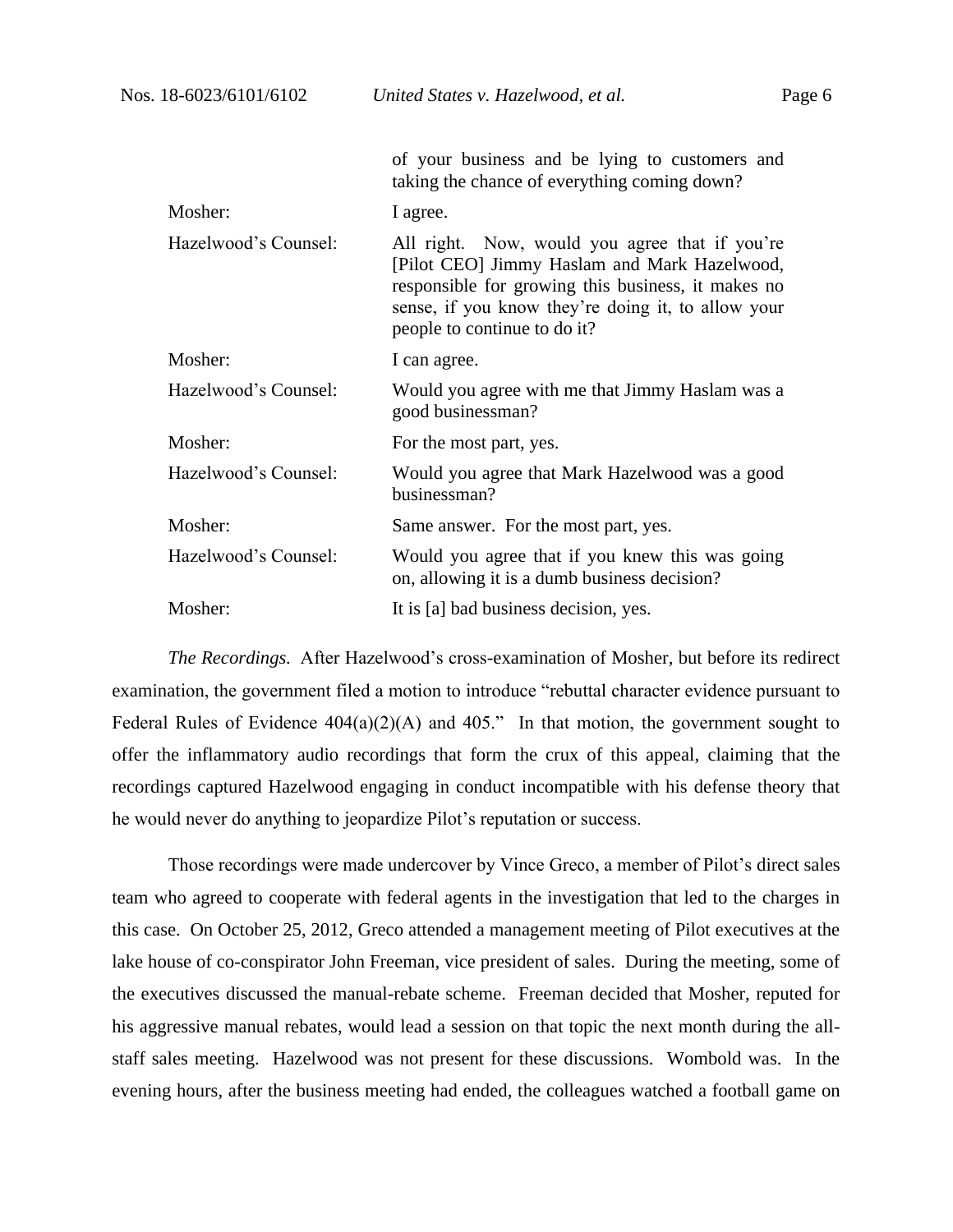television, drank alcohol, and spewed profanities about African Americans and women.**<sup>3</sup>** This racist and chauvinist banter is captured on three recordings. Hazelwood was present by then and prominently featured in these conversations.**<sup>4</sup>**

The conversation about the game veered into the fact that the Oakland Raiders sold the most merchandise, while the Cleveland Browns sold the second to least. Hazelwood proposed an explanation: "n\*\*\*\*rs" bought a lot of Raiders apparel but wouldn't want to wear Browns gear (for a reason that he thought was obvious). This was a problem for the Browns because, according to Hazelwood, "Cleveland, it ain't nothin' but n\*\*\*\*rs." As the night progressed and decorum continued to unravel, Hazelwood asked "[w]here's our 'Greasy N\*\*\*\*r' song?" He was surprised to find out that one of their coworkers had been "married to a n\*\*\*\*r" because, in his view, "[y]ou can't trust those little n\*\*\*\*r b\*\*ches." Freeman then played the "Greasy N\*\*\*\*r" song. The government transcribed the basic refrain for the jury:

> *It's enough to make a man throw up Sure is hard to figure How any decent girl could ever f\*\*k A greasy n\*\*\*\*r*

The entire song is audible on the third recording. The lyrics are too repulsive to be repeated here.**<sup>5</sup>**

In its motion the government claimed that the recordings rebutted Hazelwood's crossexamination of Mosher regarding Hazelwood's "character traits of sound business judgment and authentic humanitarian good will toward the entire community of over-the-road truck drivers."

Hazelwood objected to the government's motion on three grounds: (1) that he had not introduced evidence of his character; (2) that, even if he had introduced character, the recordings bore no relation to the purported character traits; and (3) that even if they did, the probative value

**<sup>3</sup>**Neither Jones nor any other women attended the management meeting or socializing afterwards.

<sup>&</sup>lt;sup>4</sup>The government modified the recordings to remove Wombold's voice. However, the recordings included several speakers labeled "Unidentifiable Voice."

**<sup>5</sup>** *See N\*\*\*\*r F\*\*\*\*r* by David Allan Coe (*Underground Album*, 1982).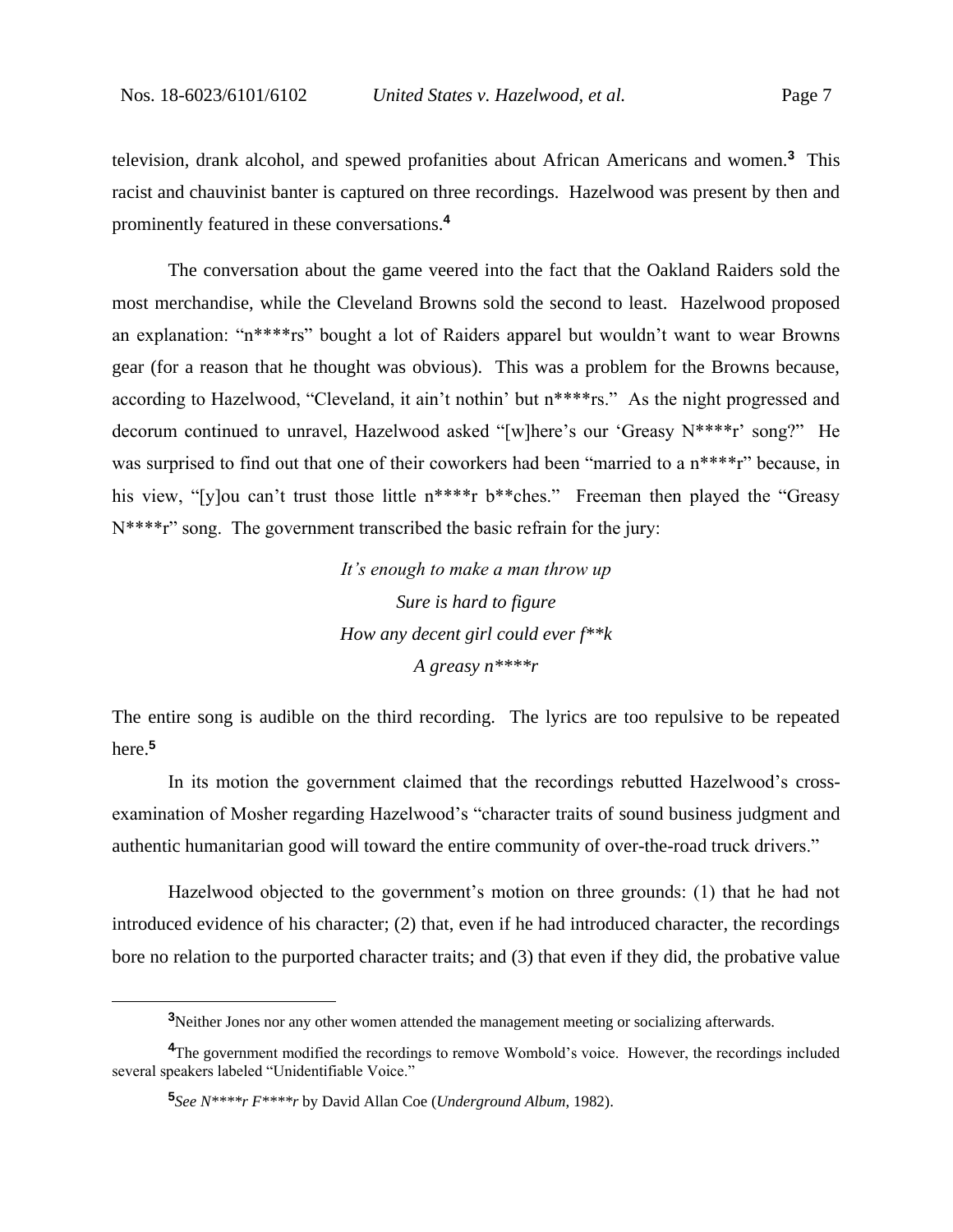of the recordings was substantially outweighed by the danger of unfair prejudice in violation of Rule 403.

*The District Court's Ruling.* After an in-camera hearing, the district court concluded that the recordings would be admitted. Initially, the court appeared to reject the government's suggestion that the recordings could be admitted as rebuttal character evidence under Federal Rule of Evidence  $404(a)(2)(A)$ , because Rule 405 bars the government from introducing "extrinsic evidence" of specific instances of the defendant's conduct. Thus, even if the government could question Mosher about Hazelwood's offensive comments at the lake house, it could not introduce the recordings of those comments. Notwithstanding, the district court stated that "a reasonable person could look at this line of questioning as not necessarily or primarily character in nature," and under this perception, Hazelwood's "good businessman" argument was "merely 401 evidence" and was "fair game for counterevidence," with the only limitation being Rule 403.

Turning to Rule 403, the district court concluded that the risk of unfair prejudice to Hazelwood did not substantially outweigh the recordings' probative value. Although it acknowledged the danger of unfair prejudice likely to be caused by the "deeply offensive" language on the recordings, the district court reasoned that the recordings rebutted Hazelwood's argument that he was a "too good a businessman" and would not have "engaged in conduct that, if it became known, would bring the entire company down."

*The Limiting Instruction.* Before the government played the recordings for the jury, the district court gave a limiting instruction, which is excerpted in pertinent part below.

[T]hese audio recordings are in response to certain evidence that has been elicited during cross-examination of witnesses by counsel for Mr. Hazelwood only.

The government's questions, the witnesses' answers, and the audio recordings that you are about to hear should be used by you only for your consideration of whether Mr. Hazelwood was a good businessman and an excellent company president for Pilot Travel Centers and whether in those roles Mr. Hazelwood would engage in conduct that ran the risk of putting Pilot Travel Centers in jeopardy or, as the question was asked, taking the chance of everything coming down if that conduct was discovered, and risked that customers would not only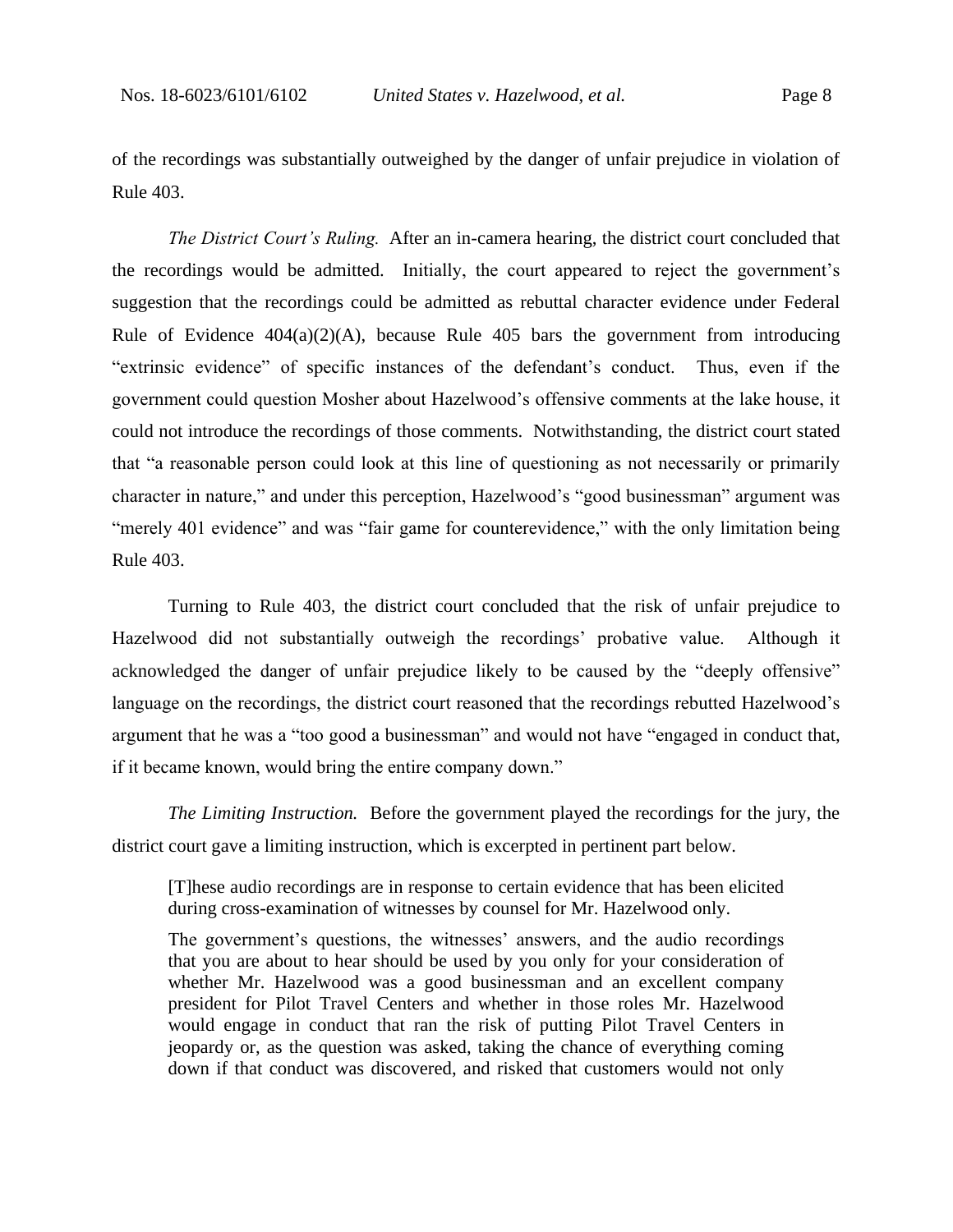not deal with Pilot Travel Centers but would go to competitors. Do not use this evidence for any other purpose.

. . . .

[T]his evidence does not go to any of the elements of the offenses with which Mr. Hazelwood is charged in the indictment, but, rather, it's offered to contradict other evidence you've already heard. You cannot and must not use this evidence by itself to decide that Mr. Hazelwood is guilty of the offenses charged in the indictment.

. . . .

Additionally, you cannot and you must not consider this evidence at all with respect to Defendant[s] Scott Wombold, [and] Heather Jones . . . .

Each defendant objected to the adequacy of the limiting instruction. The court overruled those objections, and the government proceeded to play the three excerpts for the jury. The jury was also provided with transcripts so that they could read along as the recordings were played, although the slurs were not spelled out.

*The Written Ruling.* The district court issued a written memorandum opinion after the recordings had been played for the jury (in response to Defendants' motions for reconsideration of its decision to admit the recordings). The court clarified its earlier oral ruling, concluding that the recordings: (1) were, in fact, admissible under Rule  $404(a)(2)(A)$  as rebuttal evidence to Hazelwood's "alleged character for sound business judgment" (the character-evidence analysis of Rule 404(a)), and (2) were relevant under Rule 401 even if Hazelwood's defense "was not character evidence at all, or was more than character evidence" (the simple relevance analysis of Rule 401). The district court rejected Defendants' argument on reconsideration that the evidence was not relevant because it did not relate to any of the elements of the crimes Hazelwood was accused of:

By eliciting evidence that Defendant Hazelwood was too good a businessman and too good a company president to have participated in or tolerated the business risks inherent in discount fraud, Defendant Hazelwood has put these purported facts before the jury as a defense. The Government's evidence is relevant for that reason: it has some tendency to make these facts about Defendant Hazelwood less probable than they would be without the evidence, and Defendant Hazelwood has made these facts of consequence by bringing them into the case as part of his defense. This is so whether Defendant Hazelwood's evidence is or is not characterized as character evidence.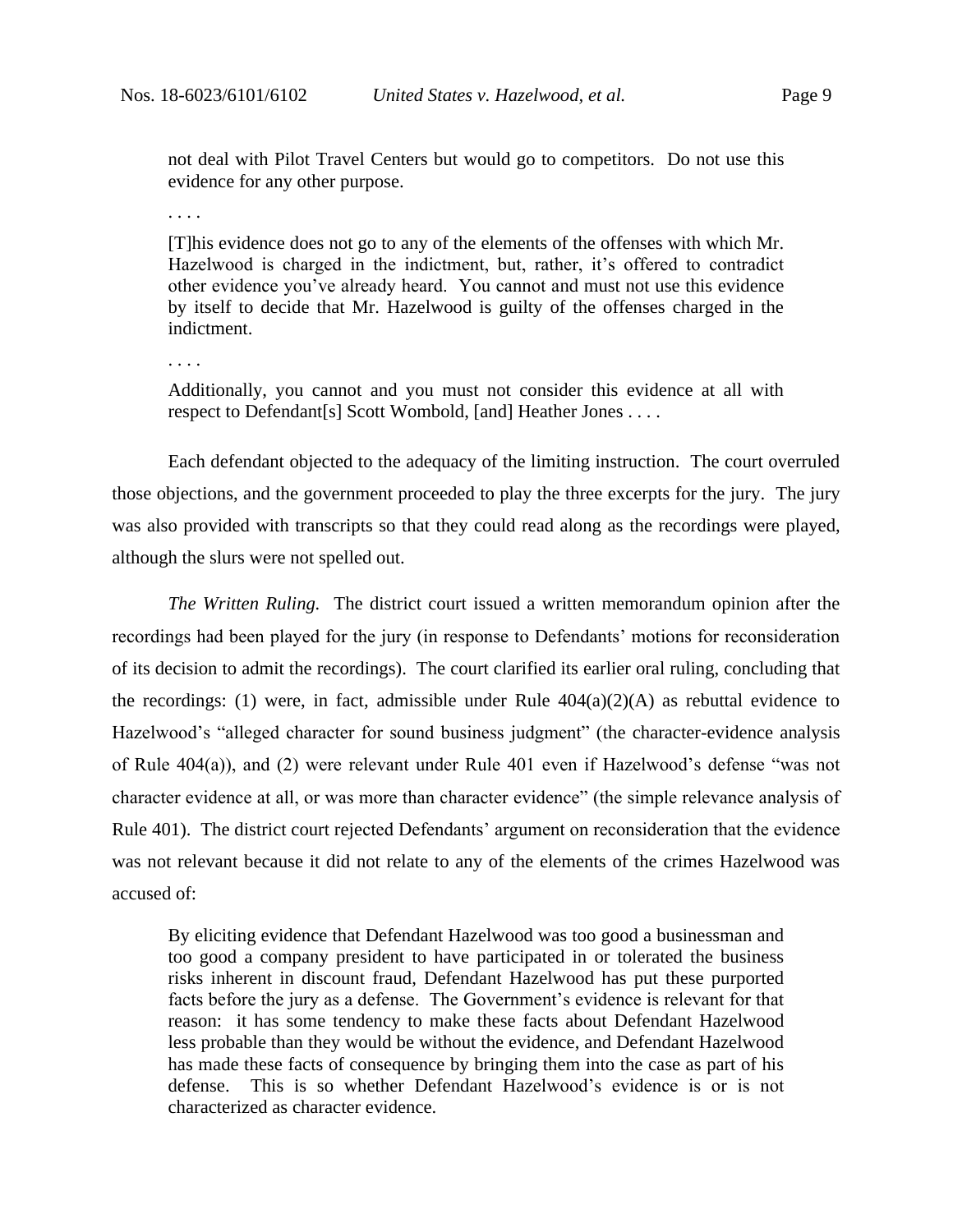Nor did the court agree that the evidence must be excluded because it was extrinsic evidence on a collateral issue: "The Government is not seeking to impeach Mr. Mosher as to his credibility or otherwise; it is seeking to respond to a defense raised by Defendant Hazelwood."

The district court also rejected Defendants' Rule 404(b) argument that the government had not advanced a purpose other than propensity. The court found that the recordings involved a proper purpose under Rule 404(b): "Given the defense Defendant Hazelwood has put forward to date, these acts are sufficiently analogous to the crimes charged to support the inference advanced by the Government: that Defendant Hazelwood was not, in fact, too good a businessman and company president for Pilot to engage in conduct, which, if it became known, would put Pilot at serious risk."

*The Verdicts.* The trial proceeded without either side returning to the offensive recordings or the issue of whether Hazelwood was a good businessman. As part of the jury charge, the district court repeated the limiting instruction in similar terms. The jury returned with a verdict after deliberating for five days. The jury found each Defendant guilty of at least one count and not guilty of at least one count. The jury found Hazelwood guilty of conspiracy to commit mail fraud and wire fraud as charged in Count One of the indictment, guilty of wire fraud as charged in Count Eight, not guilty of wire fraud as charged in Count Ten, and guilty of witness tampering. The jury found Wombold not guilty of conspiracy to commit mail fraud and wire fraud as charged in Count One, guilty of wire fraud as charged in Count Two, not guilty of wire fraud as charged in Count Three, not guilty of wire fraud as charged in Count Four, and not guilty of making false statements to investigators as charged in Counts Eleven through Thirteen. The jury found Jones guilty of conspiracy to commit mail fraud and wire fraud as charged in Count One, not guilty of wire fraud as charged in Count Three, not guilty of wire fraud as charged in Count Four, not guilty of wire fraud as charged in Count Five, and not guilty of wire fraud as charged in Count Six. Mann was acquitted of the single count on which she was charged.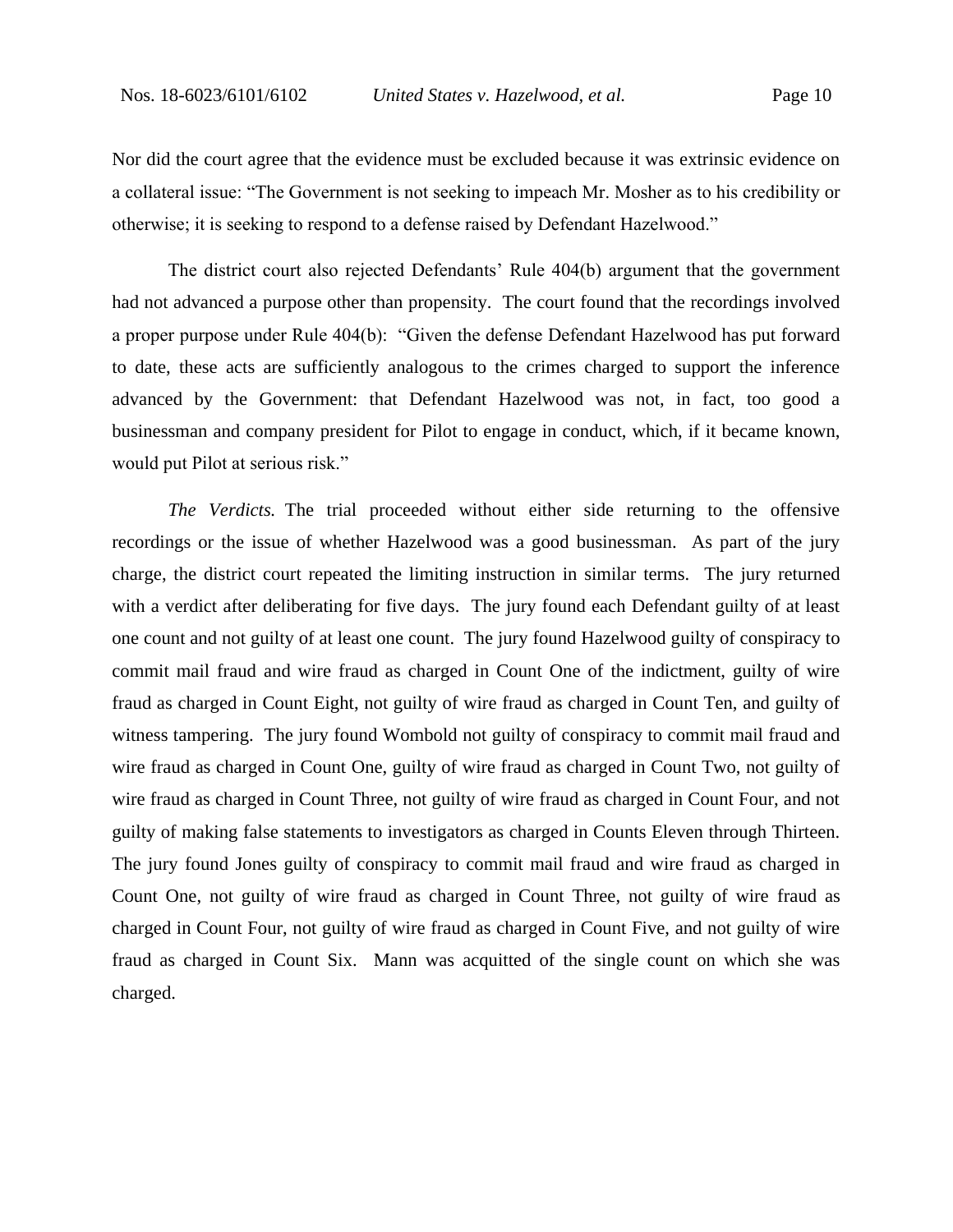#### **II. ANALYSIS**

All three Defendants contend that their convictions should be overturned because the district court improperly admitted the offensive lake house recordings.**<sup>6</sup>** They make the same basic arguments in support: First, that each of the district court's three theories of threshold admissibility—under Rules 401, 404(a) and 404(b)—was incorrect as a matter of law. Second, that the court abused its discretion under Rule 403 in failing to recognize that unfair prejudice of the tapes substantially outweighed any probative value in a fraud case.

We generally review evidentiary rulings for abuse of discretion. *United States v. Jenkins*, 593 F.3d 480, 484 (6th Cir. 2010). An abuse of discretion occurs when the district court relies on clearly erroneous facts, uses an erroneous legal standard, or improperly applies the law. *United States v. Barnes*, 822 F.3d 914, 923 (6th Cir. 2016). There is some turmoil in this circuit when it comes to reviewing Rule 404(b) rulings. *See United States v. LaVictor*, 848 F.3d 428, 444–45 (6th Cir. 2017). Even under the more deferential abuse-of-discretion standard, reversal is required in this case. *Cf. id.*

Before homing in on the legal particulars, we begin with two commonsense questions: Does the fact that Mark Hazelwood used utterly repulsive language in private make it more likely that he and his cohorts committed wire fraud? No. Does it make it more likely that a jury would convict? Yes. With this broad view of the recordings' probable real-life effect, we turn to the legal justifications offered for their admission.

*Rule 401.* In its oral ruling the district court ruled that the recordings were "not necessarily or primarily character" evidence but were "merely [Rule] 401 [counter]evidence" admissible to rebut the testimony that Hazelwood was a good businessman. The court reasoned that the recordings could rebut the inference that Hazelwood was too good a businessman to risk the company's reputation by committing wire and mail fraud. The court held them admissible subject only to the weighing of Rule 403.

**<sup>6</sup>**Defendants raise other issues challenging their convictions and sentences. Because we find the erroneous admission of the offensive recordings to be grounds for reversal as to all three Defendants, we do not reach the other objections.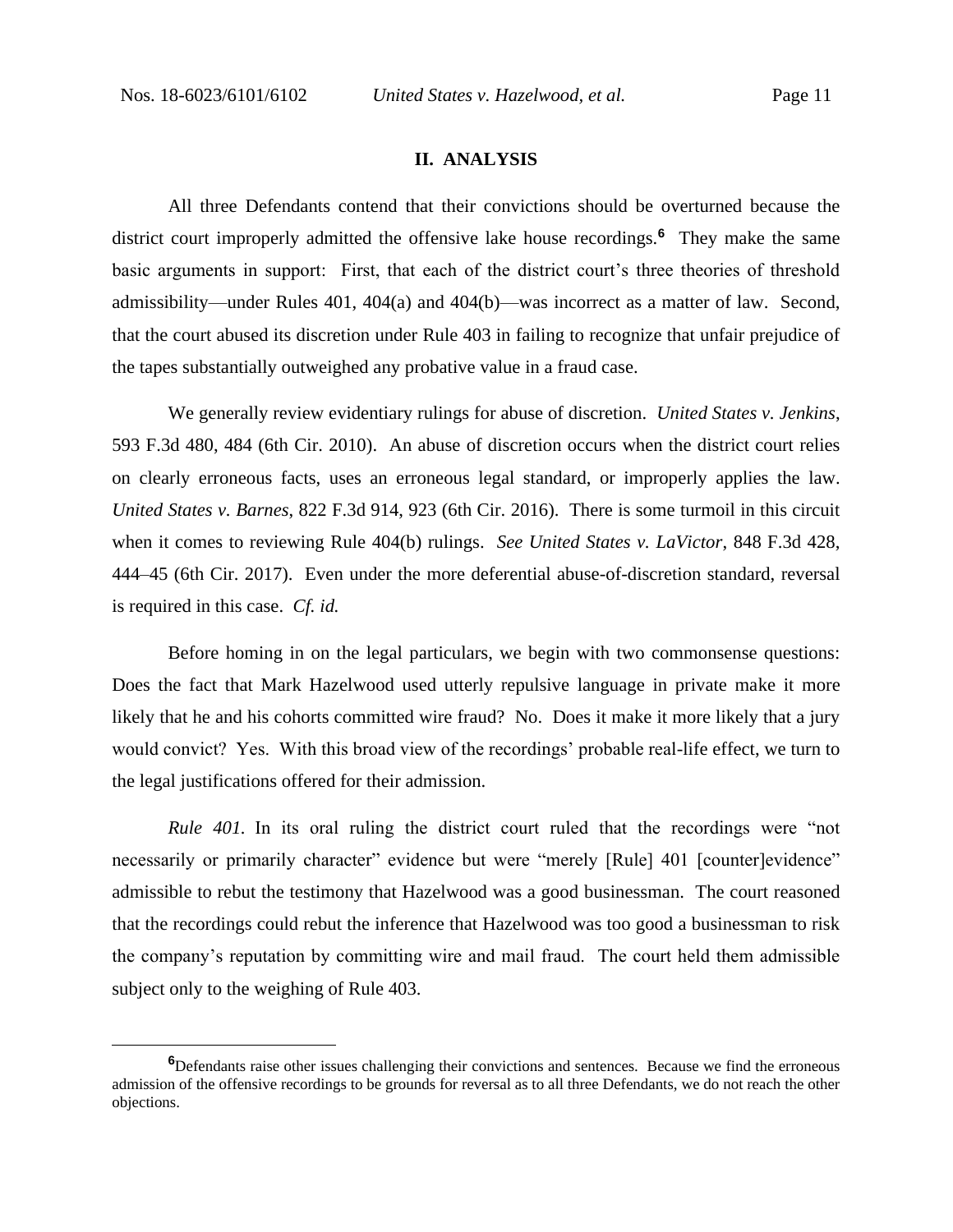This analysis is faulty on several fronts. First, and in many ways foremost, is the conclusion that the recordings were relevant. Rule 401 offers a test of relevance: "Evidence is relevant if . . . it has any tendency to make a fact more or less probable than it would be without the evidence[.]" Fed. R. Evid. 401(a). And, "the fact [must be] of consequence in determining the action." Fed. R. Evid. 401(b).

In a criminal case, a fact is "of consequence" if it makes it more or less likely that the defendant committed the charged conduct. Courts do not require that each piece of evidence directly prove or disprove an element of the offense. *See* 1 McCormick On Evid. § 185 (8th ed.) ("[S]ome evidence that is merely ancillary to evidence that bears directly on the issues may be admissible.") However, evidence must at least be "a step on one evidentiary route to the ultimate fact." *See Old Chief v. United States*, 519 U.S. 172, 179 (1997).

The recordings of Hazelwood's highly offensive comments fail to meet even the lenient "step on one evidentiary route" standard. As the district court instructed the jury, the recordings "do[] not go to any of the elements of the offenses with which Mr. Hazelwood is charged in the indictment." In other words, there is simply no "route" on which the recordings make it more likely that Hazelwood committed fraud.

Moreover, the recordings do not rebut Hazelwood's argument that he was a "good businessman." Having a bad set of personal beliefs did not make it more likely that Hazelwood made bad business decisions.**<sup>7</sup>** Take Henry Ford, for example. After creating a simple, reliable car that the average American worker could afford, the Model T, he developed the assembly line mode of production that revolutionized the automobile industry. Ford was also a rabid anti-Semite, publishing his views in his hometown newspaper, the Dearborn Independent, after purchasing the paper. Yet this character flaw did not impede Ford's acuity in industrial arenas or affect the success of Ford Motor Company. Like Ford, Hazelwood's personal views are despicable, but they do not correlate with his business judgment. Which raises another point:

**<sup>7</sup>**Hazelwood could have argued that he was a good manager with or without Mosher's opinion. For example, defense counsel could have asked: "How else could a good business manager run a company of this complexity?" The government could have used evidence of the crime to argue to the jury that Hazelwood was not a good manager but a thief.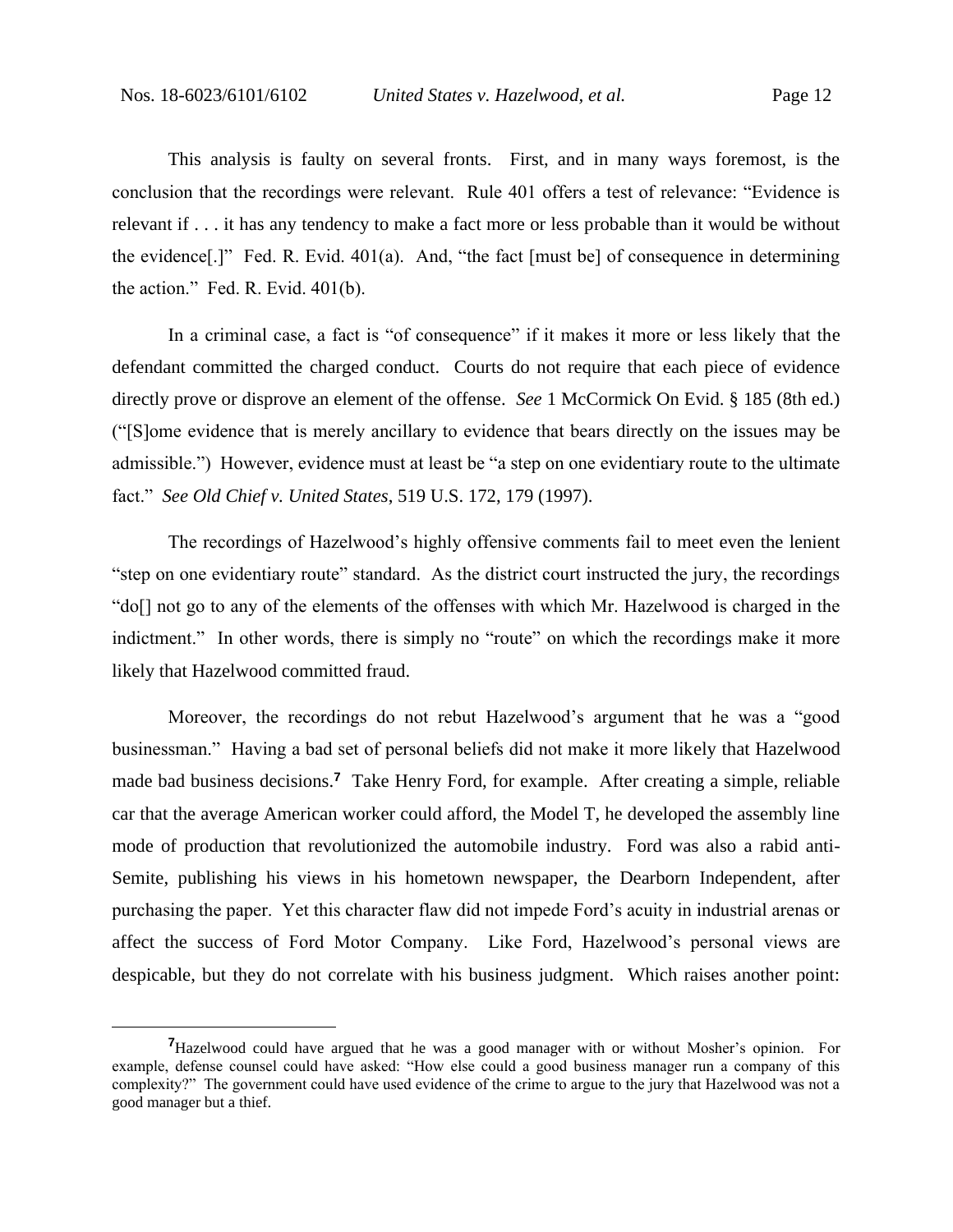Hazelwood did not make these comments in public; he made them after hours, during a private corporate retreat, with trusted corporate compadres. And, they certainly do not advance the evidentiary route to the ultimate fact, the commission of wire and mail fraud. Being a racist and a chauvinist did not make it more probable that Hazelwood would commit wire fraud. And eliciting testimony that it would be dumb to risk a company's reputation by committing fraud did not put bigotry or sexism in "issue."

Furthermore, Rule 401 is not a standalone rule. Rule 402 says that the general admissibility of relevant evidence must yield to other Rules. *See* Fed. R. Evid. 402 ("Relevant evidence is admissible unless . . . "these rules" "provide<sup>[]</sup> otherwise."). This includes Rules 404 and 405. The district court thus erred in treating Rule 401 as an independent basis for admissibility. Indeed, this court has held evidence of other acts for rebuttal purposes "must nonetheless be subjected to [a] Rule 404(b) inquiry." *United States v. Dunn*, 805 F.2d 1275, 1280 (6th Cir. 1986). As discussed below, the recordings were inadmissible under Rules 404 and 405.

*Rule 404(a).* The district court also admitted the recordings under Rule 404(a)(2)(A). Rule 404(a) states the general rule of excluding circumstantial use of character evidence. It is worth quoting here because its text forms the crux of this analysis. "Evidence of a person's character or character trait is not admissible to prove that on a particular occasion the person acted in accordance with the character or trait." Fed. R. Evid.  $404(a)$ . Notwithstanding, in a criminal case, if the defendant decides to offer evidence of a "pertinent trait" "the prosecutor may offer evidence to rebut it [.]" Fed. R. Evid.  $404(a)(2)(A)$ . The district court reasoned that "Hazelwood had introduced evidence of his character for sound business judgment," and the recordings showed Hazelwood "participating in an activity, that, if made public, would risk" "bringing down the business."

Even if Hazelwood "opened the door" to a "pertinent" trait, that trait was his business acumen, not his seriously misguided personal beliefs. If "pertinent" to anything, the recordings illuminated Hazelwood's mindset, his attitudes towards African Americans and women. As discussed above, the recordings did not cast light on Hazelwood's business skills. Thus, they fail to rebut (in any meaningful way) the evidence actually offered by Hazelwood.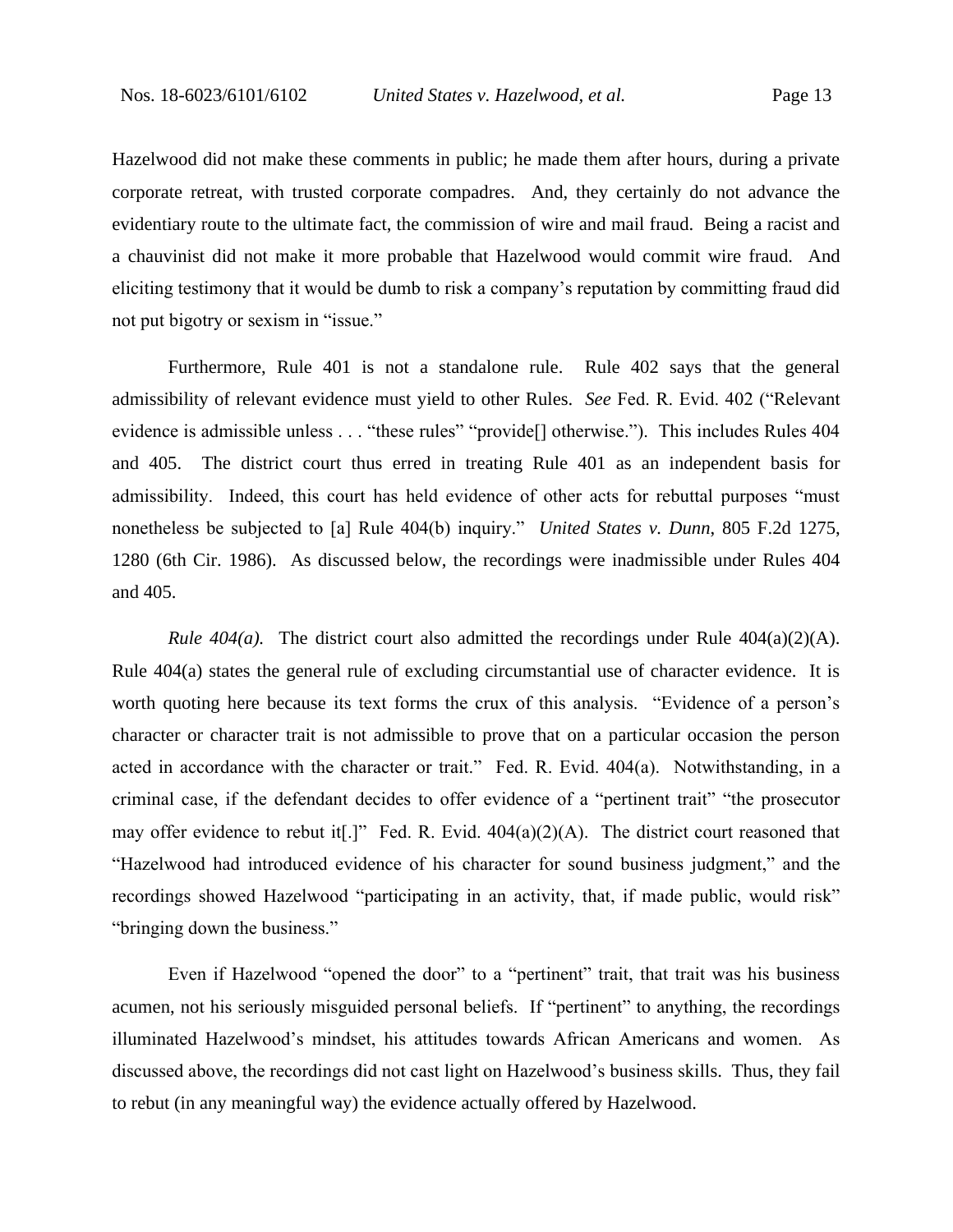The recordings also did not comply with the form or the procedure required by Rules 404 and 405. Rule 405 limits the form of evidence that can be admitted under Rule 404(a). *See United States v. Roper*, 135 F.3d 430, 433 n.1 (6th Cir. 1998). Where, as in this case, character is not an "essential element" of a charge or defense, Rule 405 allows inquiry into prior acts *only*  through testimony about a defendant's "reputation" or "opinion" to prove a person's character. *See* Fed. R. Evid. 405(a) ("When evidence of a person's character or character trait is admissible, it may be proved by testimony about the person's reputation or by testimony in the form of an opinion."). On cross-examination, a party may only inquire about "specific instances of the person's conduct," without introducing extrinsic evidence of that conduct. *See id.*; *see also United States v. Reese*, 568 F.2d 1246, 1251 (6th Cir. 1977) (noting that character evidence introduced by the defendant "could only have properly been rebutted by the testimony of other witnesses as to the bad reputation" of the defendant "unless [the defendant's] character or a trait thereof had been an essential element of the charge against [the defendant] or his defense thereto"). The recordings were extrinsic evidence that the government offered to prove specific instances of Hazelwood's conduct allegedly bearing on character. Playing the audiotapes, and providing the jury with the playbook,**<sup>8</sup>** violated Rule 405 two times over.

*Rule 404(b)*. The district court also ruled that the recordings were admissible as "other acts" evidence under Rule 404(b). Rule 404(b) is a "specialized but important application of the general rule excluding circumstantial use of character evidence." Fed. R. Evid. 404, advisory committee's note to 1972 proposed rules. Thus, "[e]vidence of a crime, wrong, or other act is not admissible to prove a person's character in order to show that on a particular occasion the person acted in accordance with the character." Fed. R. Evid. 404(b)(1). The rules exclude evidence of character because "the risk that a jury will convict for crimes other than those charged—or that, uncertain of guilt, it will convict anyway because a bad person deserves punishment—creates a prejudicial effect that outweighs ordinary relevance." *Old Chief*, 519 U.S. at 180–82 (quoting *United States v. Moccia*, 681 F.2d 61, 63 (1st Cir. 1982)).

<sup>&</sup>lt;sup>8</sup>The transcripts were provided by the court. The effect on the jury cannot be appreciated unless read in full. For this reason, we have appended them to this opinion.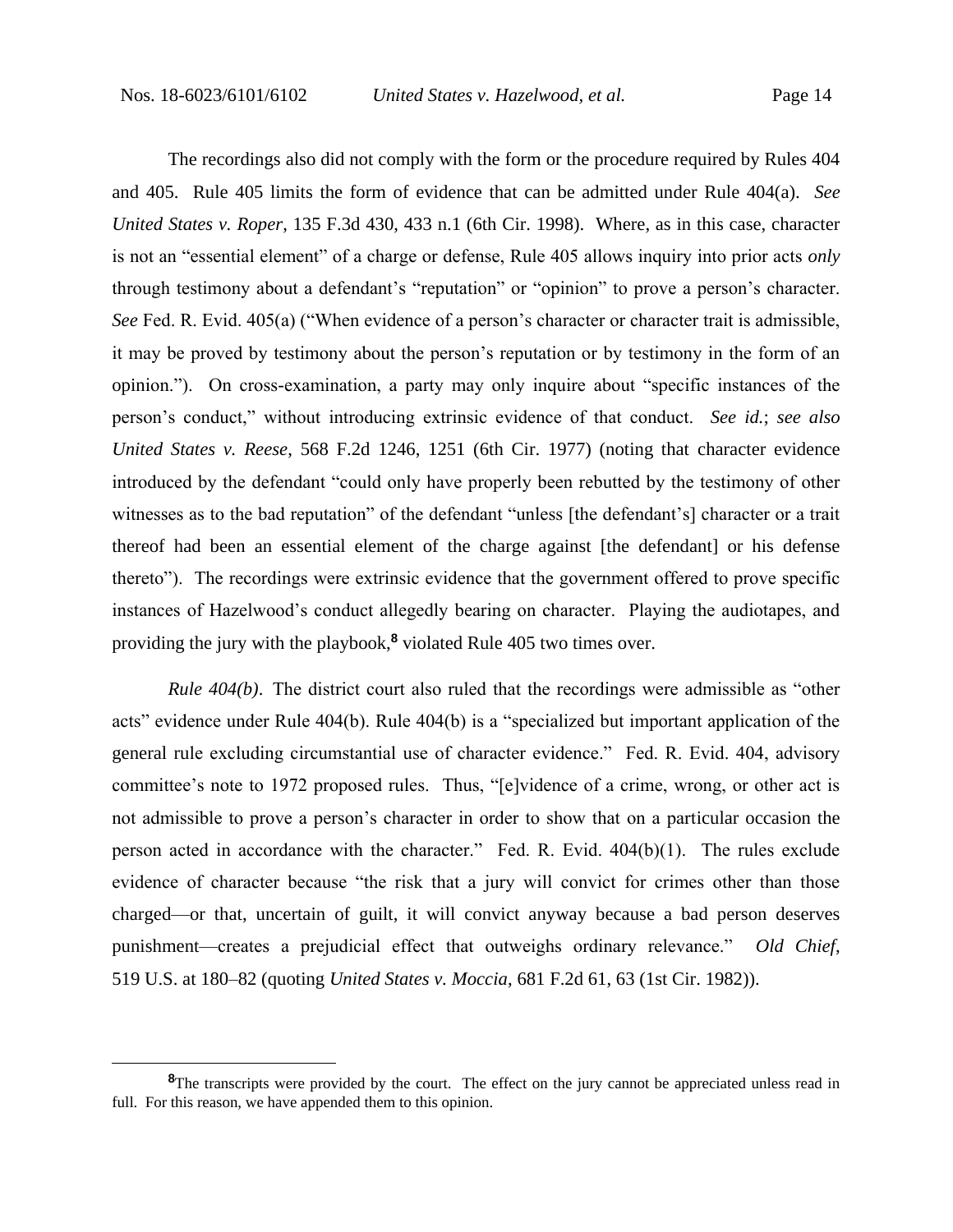However, such evidence can be admitted for "another purpose," such as "proving motive, opportunity, intent, preparation, plan, knowledge, identity, absence of mistake, or lack of accident." Fed. R. Evid. 404(b)(2). Importantly, the non-character purposes listed in the second subsection are not exceptions to the first subsection's rule against character reasoning. Accordingly, "[t]he threshold inquiry a court must make before admitting similar acts evidence under Rule 404(b) is whether that evidence is probative of a material issue other than character." *Huddleston v. United States*, 485 U.S. 681, 686 (1988). This court has articulated the following test: that evidence is admissible under Rule 404(b) only if "(1) the evidence is offered for an admissible purpose, (2) the purpose for which the evidence is offered is material or 'in issue,' and (3) the evidence is probative with regard to the purpose for which it is offered." *LaVictor*, 848 F.3d at 445–46.

The government contends that the recordings have a non-character use: proving that the risk to Pilot's reputation would not have deterred Hazelwood from committing fraud. By accepting that argument, the court invited the jury to conclude that if Hazelwood was willing to put Pilot at serious risk by using racist and misogynistic language, then he would be equally willing to put Pilot at risk by engaging in fraud. This is precisely the type of propensity evidence that Rule 404(b) prohibits—using another act (racist and misogynist language), to prove that Hazelwood had a character trait (recklessness), such that on a particular occasion he acted in accordance with that character trait (by committing fraud). In short, the recordings were not "offered for an admissible purpose," *LaVictor*, 848 F.3d at 445–46, because they were not "probative of a material issue other than character," *Huddleston*, 485 U.S. at 686.

The recordings are not probative of any of the issues in this case. Degrading African Americans and women during a private party is not probative of motive to conspire with others to defraud trucking companies of fuel discounts. And nothing in the record indicates that Hazelwood had a reason to expect that his comments would become public. Without that, the recordings have nothing to say about Hazelwood's concern for Pilot's reputation. If Hazelwood's motive had truly been in issue, proper rebuttal would have been testimony that Hazelwood stood to profit *despite* the risk to company reputation. Furthermore, Hazelwood's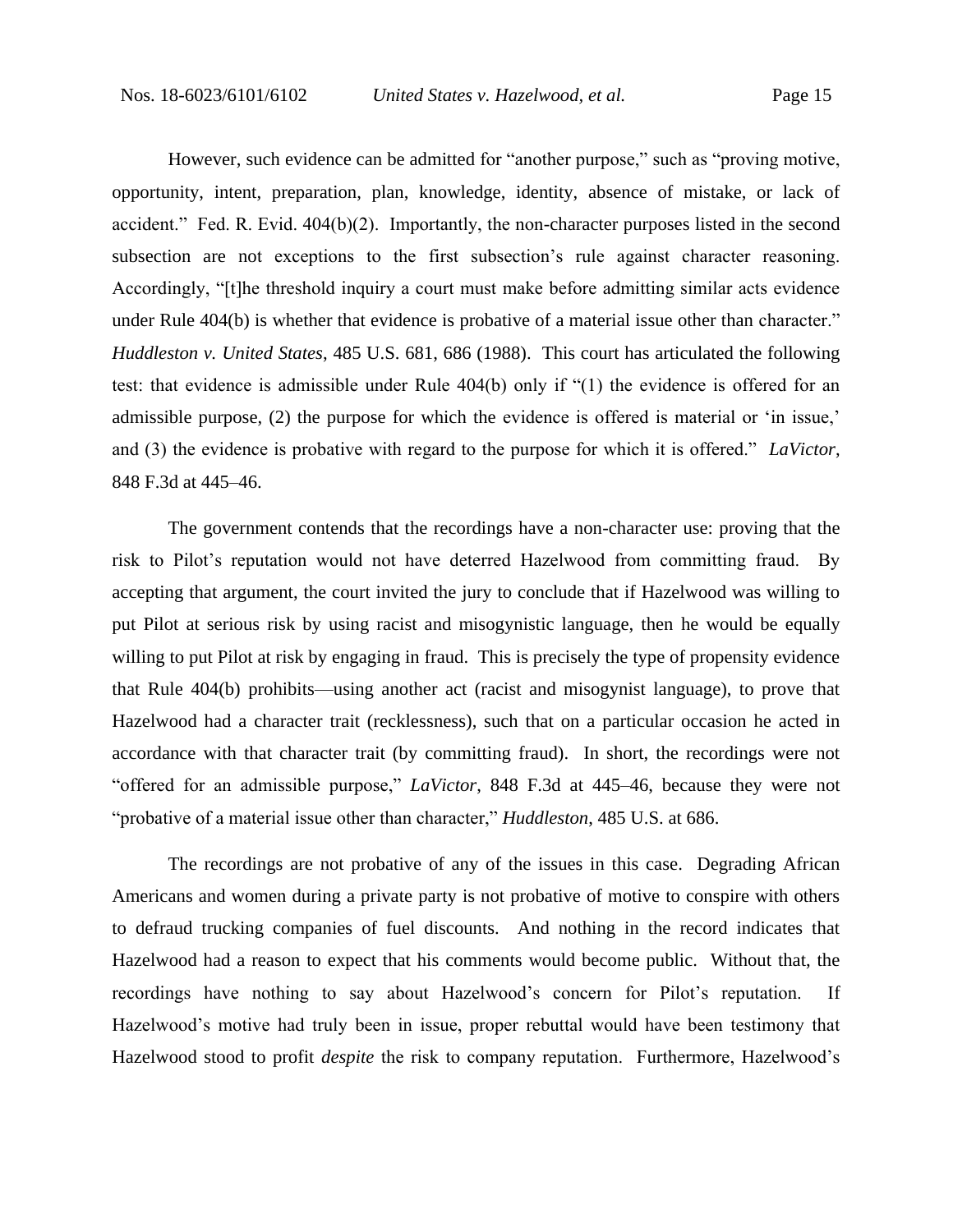primary defense was lack of knowledge, not lack of motive.**<sup>9</sup>** He suggested that, as a busy executive, he was unaware of the fraudulent scheme.

Although the recordings were not probative of a material issue, they did make it more likely that the jury would convict Hazelwood because of his character. The offensive language heard on the recordings was meant to depict a person whose scandalous personal beliefs transgress society's sense of morality and human decency. For that reason, the inflammatory nature of Hazelwood's comments created a strong risk that the jury would convict him based on factors other than the charged conduct—in violation of Rule 404(b)(1)'s *raison d'être*. The district court erred in admitting them under Rule 404(b).

*Rule 403.* Last, but certainly not least, is the balancing test of Rule 403, which states that a court may exclude relevant evidence only if "its probative value is substantially outweighed by a danger of . . . unfair prejudice." Fed. R. Evid. 403; *see also United States v. Asher*, 910 F.3d 854, 860 (6th Cir. 2018) (noting that "[t]he test is strongly weighted toward admission"). Setting aside the resounding conclusion that the recordings were not relevant to any fact "of consequence" in this action and therefore have no probative value (other than character), we turn to the risk of unfair prejudice, defined as the "undue tendency to suggest a decision based on improper considerations." *Asher*, 910 F.3d at 861 (quoting *United States v. Bilderbeck*, 163 F.3d 971, 978 (6th Cir. 1999)). This can happen when "the prior-act evidence so shocks the conscience that the jury may decide that the defendant is a bad person and deserves to be convicted, even if his guilt were unproven in the instant case, 'because a bad person deserves punishment.'" *Id*. at 861–62 (quoting *Old Chief*, 519 U.S. at 181). The jury therefore reaches a verdict based on emotions instead of evidence. *Id.* at 861 (citing *Old Chief*, 519 U.S. at 180). "Certainly, a jury is more likely to engage in this type of judgment when the prior-conduct evidence portrays the defendant as having committed an appalling act." *Id.* at 862.

The extraordinary risk of prejudice posed by the offensive recordings needs little explanation. Decent society roundly condemns the backward and intolerant views heard on the recordings. Nearly anyone would form a negative opinion of a person who holds (and heartily

**<sup>9</sup>**Perhaps this explains why the government yoked this evidence to limited exchanges with two witnesses, Welch and Mosher.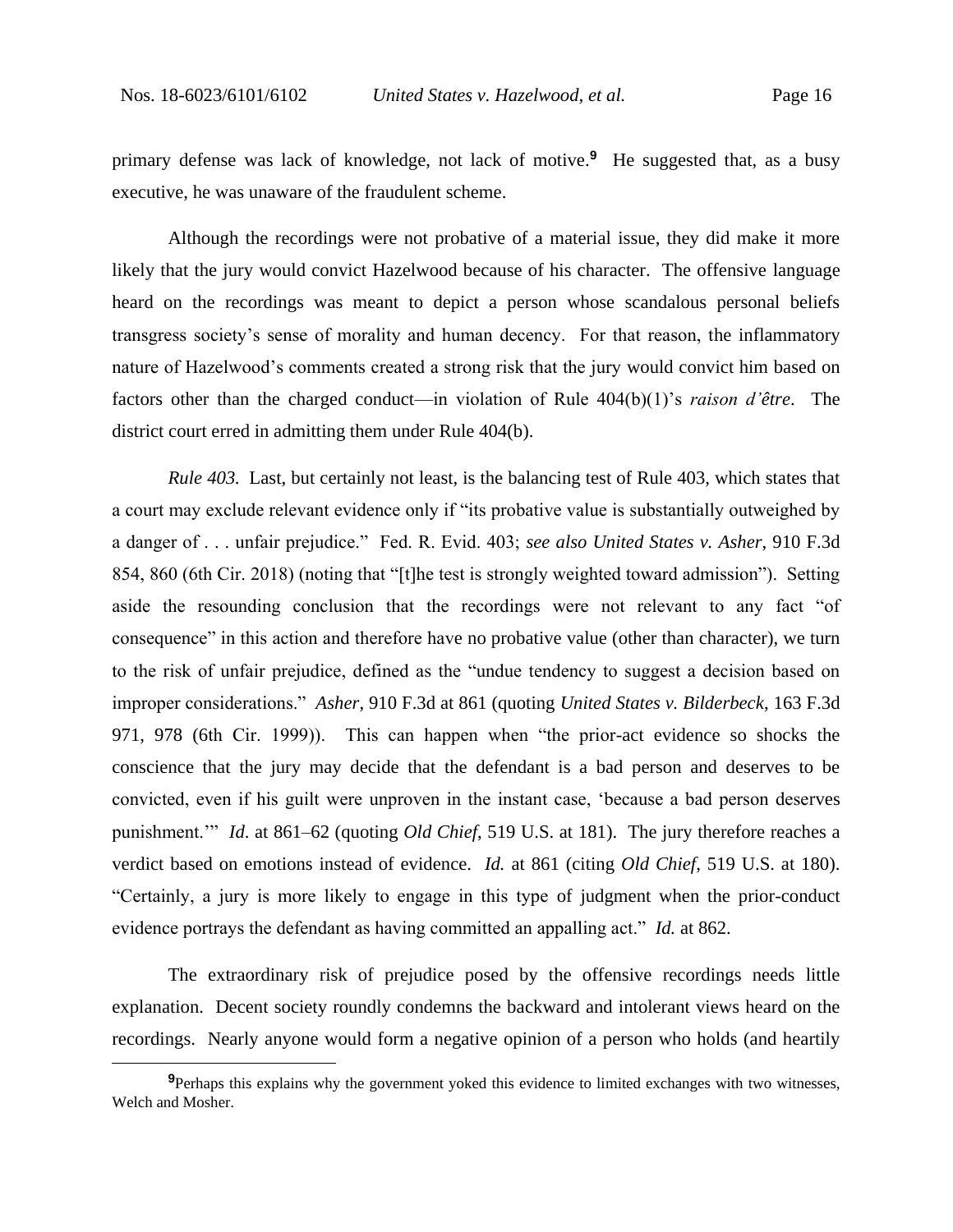expresses) those views. For that reason, this court has not been shy about protecting the least desirable defendants from this form of evidence in the administration of criminal justice. Take Ronald Ebens. Ebens beat to death Vincent Chin, a United States citizen of Chinese descent, and was charged with interfering with Chin's civil rights on account of his race or national origin in violation of 18 U.S.C. § 245. *United States v. Ebens*, 800 F.2d 1422, 1427 (6th Cir. 1986). Ebens admitted the physical facts but claimed that he was not motivated by Chin's race or national origin. *Id.* at 1428. The government introduced testimony about the defendant's use of the word "n\*\*\*\*r" eight years prior to the crime being charged to show "that Ebens generally was possessed of a bigoted mind and that he therefore possessed the requisite intent." *Id.* at 1432. We found this evidence "highly prejudicial to the rights of defendant Ebens," observing that "[i]t does not take much imagination to understand how such grossly biased comments would be viewed by the jury," "for nearly all citizens find themselves repelled by such blatantly racist remarks and resentful of the person claimed to have uttered them." *Id.* at 1434.**<sup>10</sup>** Or consider *United States v. Tocco*, where we held that allowing the jury to hear recordings by a defendant's co-conspirators such as "I think you might win up here [in Detroit] with a n[\*\*\*\*] trial, n[\*\*\*\*] jury" was unfairly prejudicial. 200 F.3d 401, 420 (6th Cir. 2000).**<sup>11</sup>**

The nature and content of the recordings in this case eclipses the objectionable evidence in *Ebens* and *Tocco*. The jury heard over eight minutes of recordings. Hazelwood and his companions make absurdly offensive remarks about African Americans and women and laugh along to a wrenchingly racist and misogynistic tune that they called the "greasy n\*\*\*\*r song." Hazelwood uses the word "n\*\*\*\*r" no less than seven times,**<sup>12</sup>** variations on "f\*\*k" fourteen times, and "b\*\*\*h" three times. Lest the jurors harbor any doubt of who was saying what, the

**<sup>10</sup>**We also reversed because the comments were directed at someone of a different race and were substantially remote in time from the crime. *Ebens*, 800 F.2d at 1433. Furthermore, the government had not proven that Ebens was the individual who had made the slur. *Id.*

**<sup>11</sup>**In *Tocco,* we held that the district court did not commit reversible error in refusing to strike the tapes of the co-conspirators' comments because while "unfairly prejudicial, the "denigrating comments . . . were only a very minor portion of the total discussion on the tapes." *Tocco*, 800 F.2d at 200. We "advis[ed]" that striking the objectionable portions would have been prudent. *Id.*

**<sup>12</sup>**Then-Judge now-Justice Kavanaugh commented that "[n]o other word in the English language so powerfully or instantly calls to mind our country's long and brutal struggle to overcome racism and discrimination against African-Americans." *Ayissi-Etoh v. Fannie Mae*, 712 F.3d 572, 580 (D.C. Cir. 2013) (Kavanaugh, J. concurring).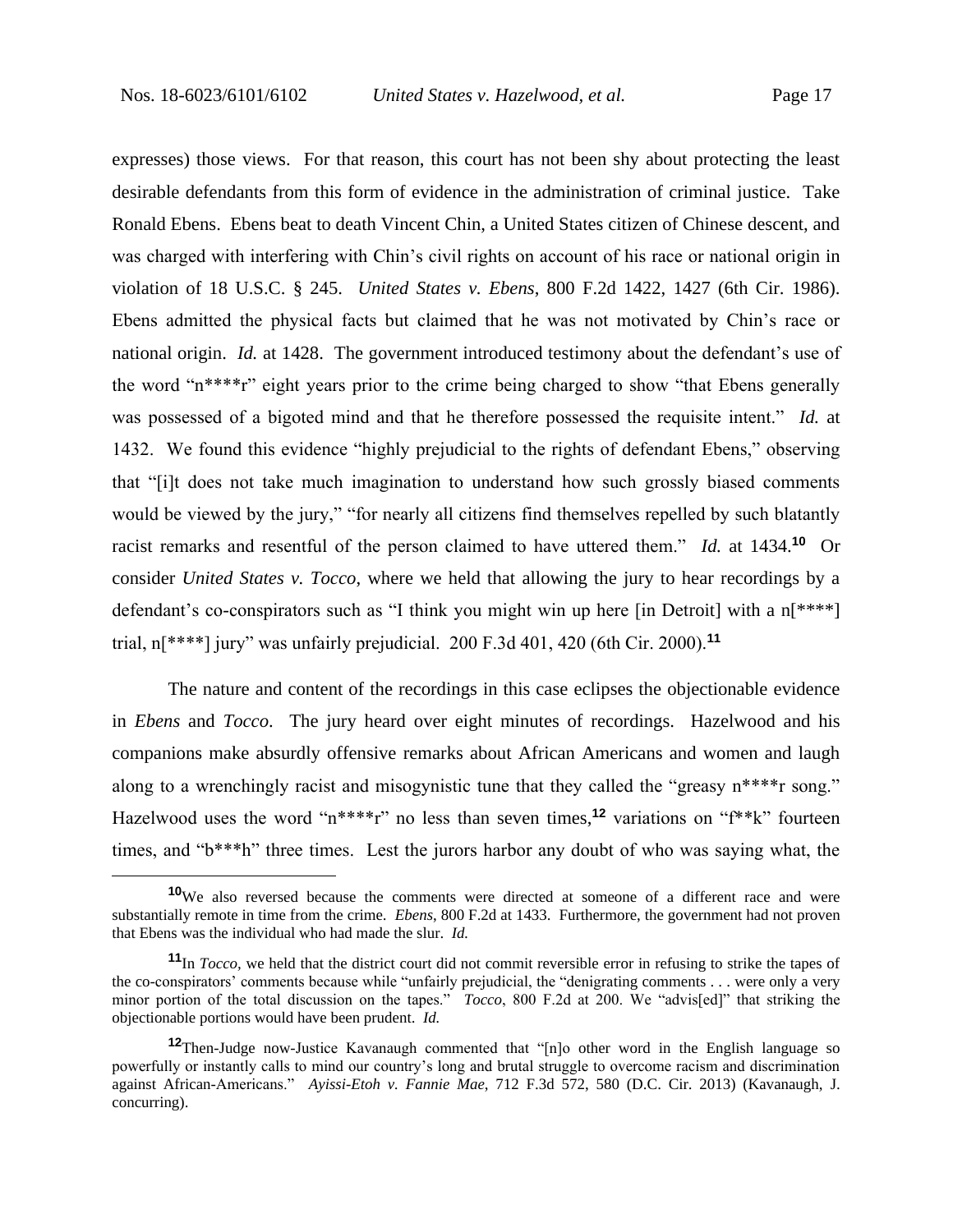jurors were also allowed to read along while the tapes were played. The timing for playing the recordings did not help matters. The recordings were the first evidence the jurors heard after a month-long recess over the holidays. During that time the court's decision to admit the recordings generated "a lot of media coverage." And, ironically enough, the district court instructed the jury that, in deciding whether Hazelwood would engage in conduct likely to endanger Pilot, it should focus exclusively on the offensive nature of the recordings (but then somehow airbrush that image of Hazelwood when it came time to convict him).

The government endorses this paradoxical line of reasoning. It argues that "the offensive nature of Hazelwood's conduct is *why* the evidence has such high probative value, *i.e.*, because the conduct at issue was of such magnitude that, if discovered or known to the public at that time, it would likely have placed Pilot in jeopardy." But (again setting aside the fact that Hazelwood's conduct at the lake house meeting was not intended to be discovered by the public and was not known by the general public until this trial) the recordings, were also "of such magnitude" that the "reverberating clang" of Hazelwood's lurid, loathsome statements likely "drown[ed] out all weaker sounds" of the less interesting evidence of fraudulent fuel pricing. *See United States v. Stout*, 509 F.3d 796, 801 (6th Cir. 2007) (quoting *Shepard v. United States*, 290 U.S. 96, 104 (1933) (Justice Cardozo writing on common law evidentiary doctrine prior to the adoption of the Federal Rules of Evidence)).

The prejudicial effect of these recordings to all three defendants is obvious. As to Hazelwood, the fear is that the jury would judge him for being a bigot rather than defrauding customers of fuel discounts. The potential "spillover effect" on Wombold and Jones is also clear—that's why the district court gave a limiting instruction. *See Bruton v. United States*, 391 U.S. 123, 135–36 (1968) (recognizing the unique risk of spillover prejudice that occurs when a jury is exposed to "powerfully incriminating" extrajudicial statements of a co-defendant "who stands accused side-by-side with the defendant" as part of a joint trial). Wombold was at the lake house for both the meeting and after party. The jury heard a recording from the daytime hours in which Wombold, Freeman, and Mosher planned the training session on manual rebates. Although the government scrubbed his voice from the evening recordings and listed certain individuals as "UNIDENTIFIABLE VOICE" on the transcripts, that didn't eliminate the risk that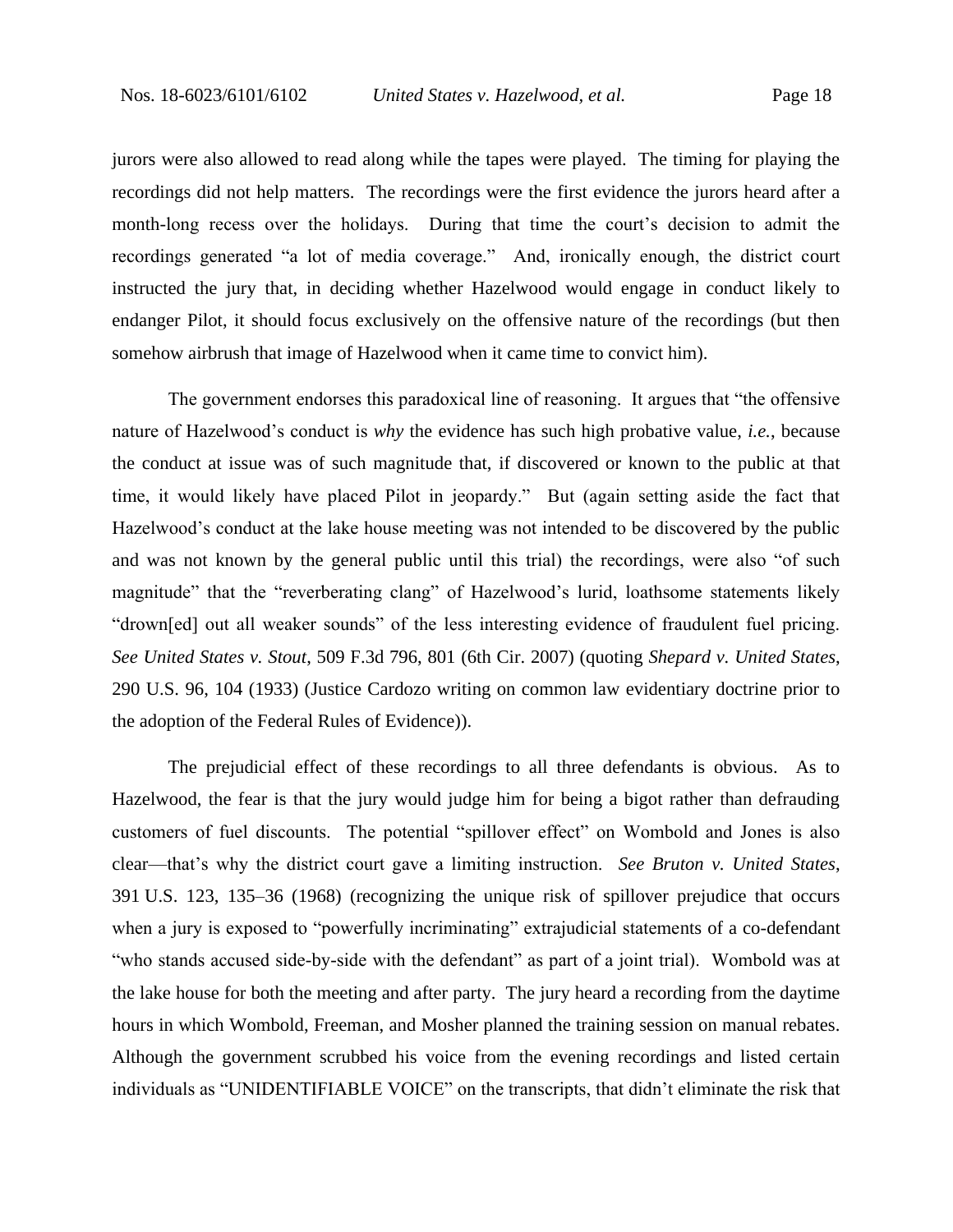the jury would judge him for silently endorsing the language by association or believing that he was the unidentified speaker. *See Gray v. Maryland*, 523 U.S. 185, 193 (1998).

Jones was also harmed by association. She worked directly for Mosher, who was heard on the recordings referring to the "Greasy  $N^{***}r$ " song as "the best  $s^{**}$ t [he had] ever heard." Before the government played the offensive recordings, Jones's attorney cross-examined Mosher at length with the goal of demonstrating that Jones reasonably believed that Mosher would not direct her to do something illegal. Mosher's (and Hazelwood's) offensive statements heard on the recordings impaired Jones's defense that she worked in a wholesome, family environment and thus reasonably trusted Mosher's instructions. The offensive recordings portray a disgraceful corporate culture from the top down. And because the manual-rebate scheme was framed as a broad conspiracy within the direct-sales division of the company, damage to Pilot was likely to reverberate against any direct-sales employee charged with participating in the scheme.

Additionally, we are not persuaded that the district court's limiting instruction eliminated the risk that the jury would misuse the offensive recordings. *See Asher*, 910 F.3d at 862 (stating that "sometimes evidence is so prejudicial that the risk of a jury's improper use of the evidence cannot be quashed by a judge's instructions"); *Jenkins*, 593 F.3d at 486 ("Even when properly instructed to consider the evidence only for some legitimate purpose—as the jury was instructed here—the danger is obvious that the jury will treat it as propensity evidence instead."). As noted above, the limiting instruction failed to clearly articulate any proper use of the recordings (because there was none), which only compounded the risk of misuse.**<sup>13</sup>**

The district court abused its discretion by declining to exclude the offensive recordings under Rule 403.

*Harmless Error.* Finally, we must evaluate the effect of the erroneously admitted evidence. "The admission of inadmissible prior-act evidence is harmless 'if the record evidence

**<sup>13</sup>**The district court also erred in failing to consider the availability of other means of proof. *See Asher*, 910 F.3d at 861 (citing *Old Chief*, 519 U.S. at 184). The government could have "rebutted" any suggestion that Hazelwood was a "good businessman" by asking Welch and Mosher about Hazelwood's reputation in the company and left it at that.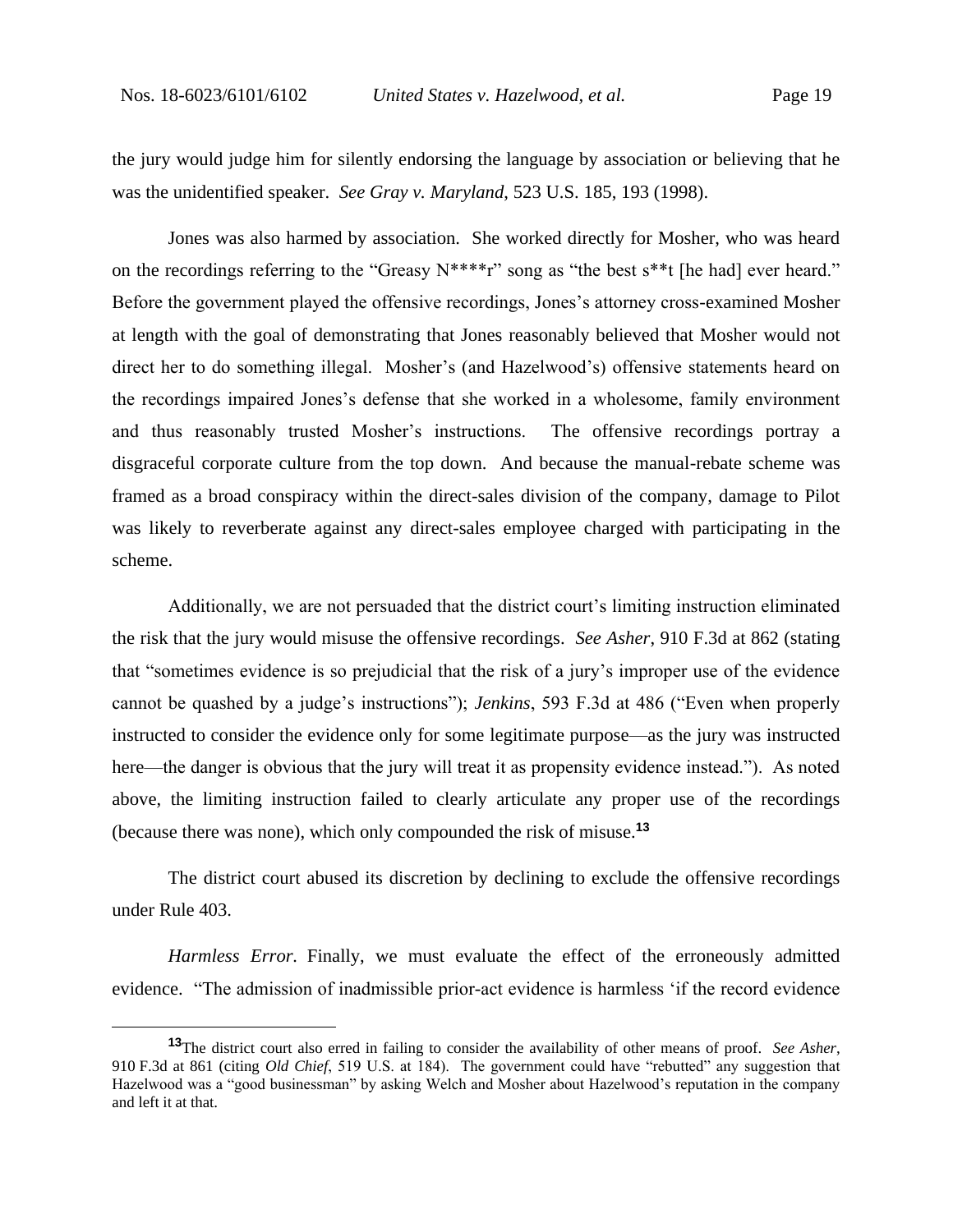of guilt is overwhelming, eliminating any fair assurance that the conviction was substantially swayed by the error.'" *Asher*, 910 F.3d at 863 (quoting *United States v. Brown*, 888 F.3d 829, 836–37 (6th Cir. 2018)).

To give the government its due, it crafted a convincing tale of fraud supported by record evidence. Hazelwood directly supervised Pilot's direct-sales division, and eight of his subordinates testified that they were engaged in a scheme to defraud some of Pilot's customers. Hazelwood and Mosher discussed the manual-rebate scheme at least three times. Mosher showed Hazelwood spreadsheets setting out the additional profits generated from the fraud. Hazelwood was kept apprised of the ongoing fraud through weekly trip reports. Hazelwood joked about introducing a new hire to "a guy by the name of Manuel," which was the play on the words "manual rebate" that coconspirators used to refer to defrauding customers.

The jury heard that Wombold attended meetings with Hazelwood to review subordinates' profit and loss statements. Mosher brought his manual-rebate spreadsheets to these meetings. Wombold was present at the lake house meeting and helped select Mosher to teach the manualrebate scheme at the upcoming all-staff meeting. At that training session, Wombold told a new hire to "get [his] mind comfortable with" what Mosher was teaching.

And the jury heard that Jones repeatedly followed instructions from Mosher to fraudulently reduce rebates to customers. During the November 2012 all-staff meeting, when Mosher explained the manual-rebate scheme, Jones commented: "And to the point of [the customers] not knowing, . . . very few of 'em actually ask for backup. I would say less than  $10\%$ ."

But the government's evidence was not ironclad. Defendants presented evidence that the manual rebates were a legitimate sales tool, and that Pilot could legally change discounts under certain circumstances, such as when a customer failed to purchase a minimum agreed-upon fuel amount. Thus, at least as to Hazelwood, many of the fraudulent invoices could have appeared legitimate, especially to a busy top-level executive who is not tasked with scrutinizing them.

There is also the split verdict as to all three defendants. In addition to demonstrating the jury's valiant effort to properly perform its role as factfinder, it shows that the evidence was not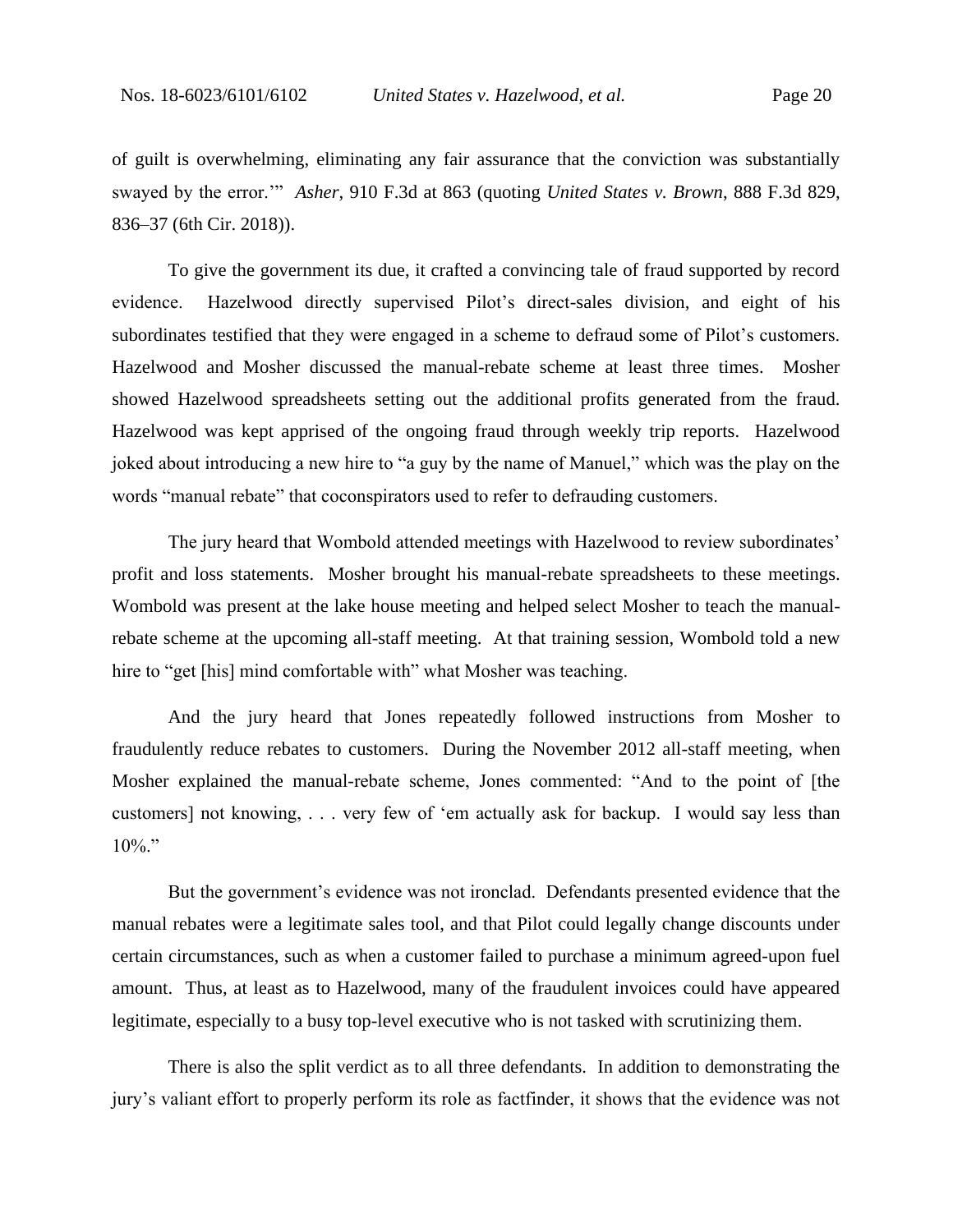overwhelming. Wombold was convicted on only one count of seven charged. Jones was acquitted of four counts of wire fraud yet convicted on the conspiracy count.

Finally, we must play our part. It is not our function to determine the defendants' guilt or innocence, or "speculate upon probable reconviction." *Kotteakos v. United States*, 328 U.S. 750, 763 (1946). Our proper role is to assess "what effect the error had or reasonably may be taken to have had upon the jury's decision. The crucial thing is the impact of the thing done wrong on the minds of other men, not on one's own, in the total setting." *Id.* at 764. And,

if one cannot say, with fair assurance, after pondering all that happened without stripping the erroneous action from the whole, that the judgment was not substantially swayed by the error, it is impossible to conclude that substantial rights were not affected. The inquiry cannot be merely whether there was enough to support the result, apart from the phase affected by the error. It is rather, even so, whether the error itself had substantial influence. If so, or if one is left in grave doubt, the conviction cannot stand.

*Id.* at 765. That is this case. The profoundly racist and sexist content of these recordings is so antithetical to the sensibilities of decent people, that we are "left in grave doubt" that anyone could scrub all traces clean from one's mind regardless of the quantum of evidence presented. These convictions also cannot stand.

### **III.**

Accordingly, we reverse the convictions of Hazelwood, Wombold, and Jones and remand this matter for a new trial. We further find that reassignment to a different judge is unnecessary. *See Solomon v. United States*, 467 F.3d 928, 935 (6th Cir. 2006) (noting that reassignment is an "extraordinary power" which should be "rarely invoked.") (quoting *Sagan v. United States*, 342 F.3d 493, 501 (6th Cir. 2003)). Although we have found mistakes of law, nothing in the record suggests that the district court would have substantial difficulty in setting aside previously expressed views. Moreover, the district court is very familiar with the extensive facts and legal issues in this case. Finally, the record demonstrates the district court's unwavering dedication to the integrity of the criminal justice process.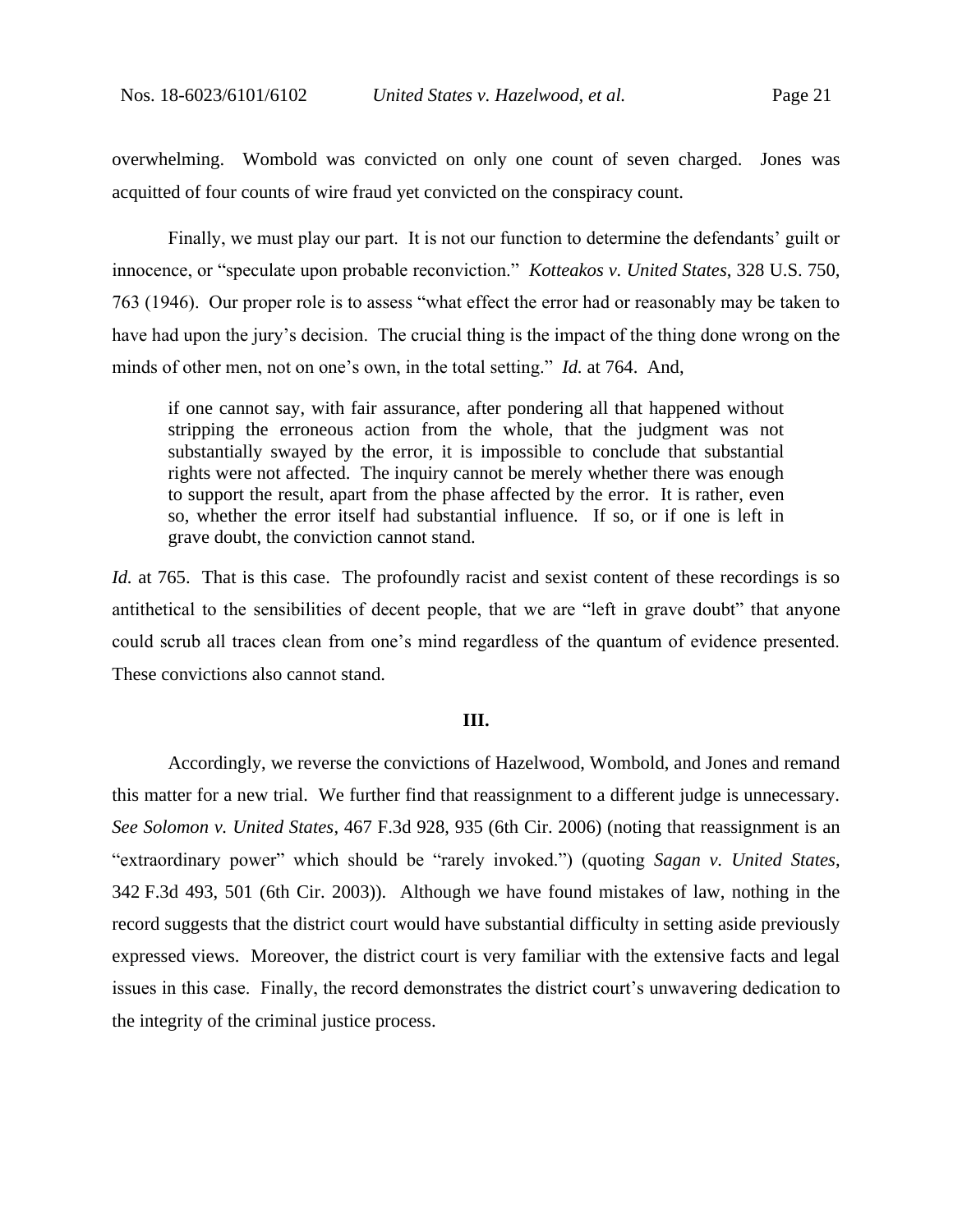# **DISSENT** \_\_\_\_\_\_\_\_\_\_\_\_\_\_\_\_\_

\_\_\_\_\_\_\_\_\_\_\_\_\_\_\_\_\_

BERNICE BOUIE DONALD, Circuit Judge, dissenting. At issue here is the district court's admission of three recordings made on October 25, 2012, at the lake house of a Pilot sales employee. The majority concludes that the district court abused its discretion in admitting the recordings because no Federal Rule of Evidence supports their admission and Rule 403 favors their exclusion given that the risk of unfair prejudice substantially outweighs any probative value of the evidence. I disagree.

I.

As an initial matter, it is useful for this Court to properly characterize the nature of the testimony elicited that serves as the government's basis for introducing the three recordings. The testimony elicited concerning "good business judgment" was not testimony concerning morality or ethics; "good," here, is synonymous with "intelligent and sensible" from a business perspective, as opposed to stupid and dumb. To demonstrate this point, one need look no further than the relevant record testimony. On cross-examination, Hazelwood's counsel asked, "[c]an you explain why . . . it was a good approach to be doing th[e fraud scheme] when it represented such a small percentage of your overall business," to which the witness answered, "I can't give you any reason why it was a good idea. I don't think it was a good idea." Counsel further asked, "if you want to continue to build and grow a company and make more and more money down the line, would you agree with me that it is incredibly *stupid and dumb, from a business standpoint*, to take a small portion of your business and be lying to customers and taking the chance of everything coming down," to which the witness stated, "I agree." Moreover, after eliciting witness testimony that Hazelwood, for the most part, was a good businessman, counsel for Hazelwood asked, "[w]ould you agree that if you knew this was going on, allowing it is a *dumb business decision*," to which the witness agreed. Referencing the above and Webster's Dictionary, it is apparent that the testimony elicited parallels the inquiries posed and that "good," at least here, means intelligent and sensible, as opposed to stupid or dumb. *Stupid*, Merriam-Webster, https://www.merriam-webster.com/dictionary/stupid (last accessed Sept. 8, 2020)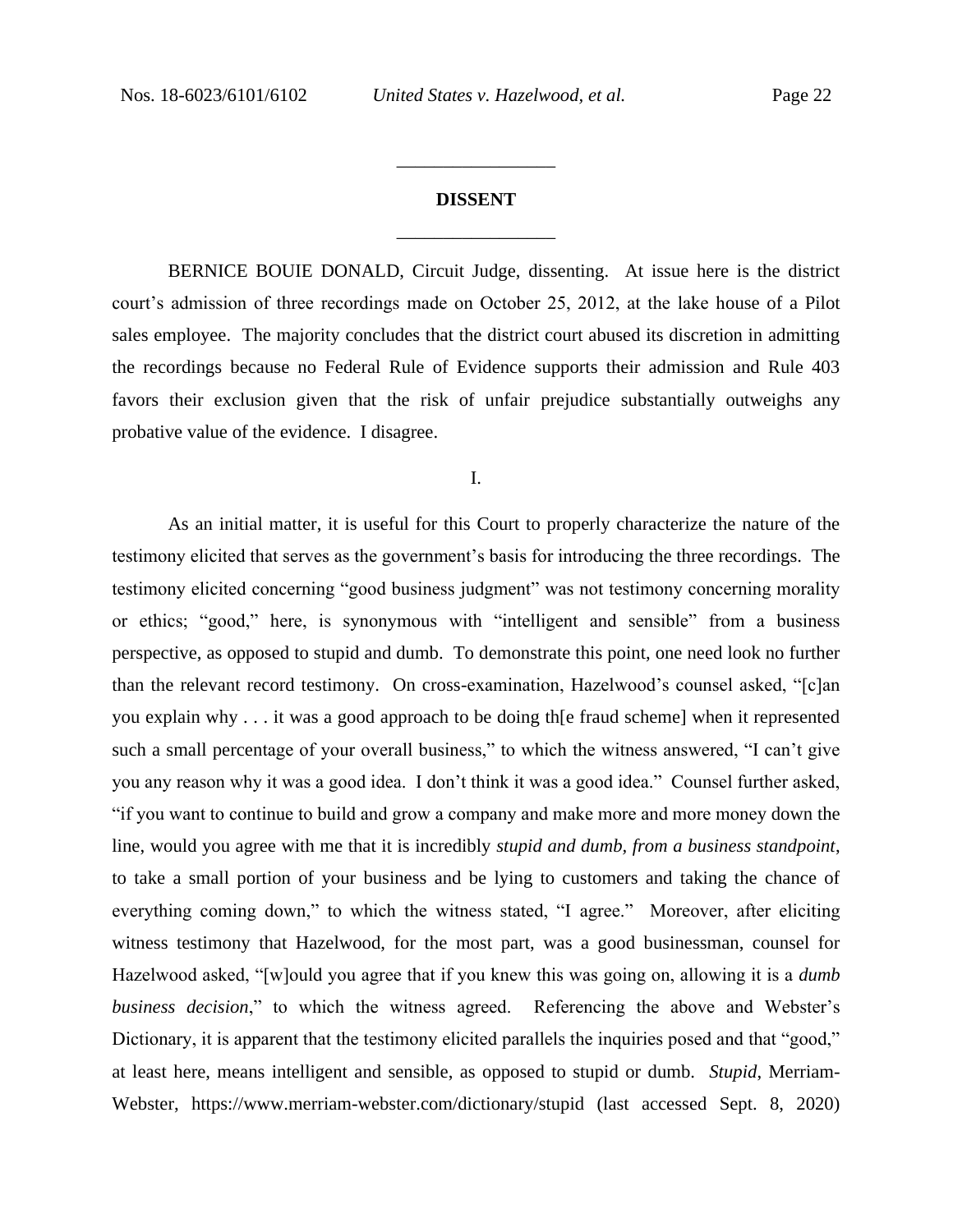(noting that "stupid," as used here, is defined as "given to unintelligent decisions or acts," "lacking intelligence or reason," or "marked by or resulting from unreasoned thinking or acting" and is synonymous with "senseless, . . . unintelligent, [and] unsmart"); *Dumb*, Merriam-Webster, (last accessed Sept. 8, 2020) (noting that "dumb," as used here, is defined as "lacking intelligence" or "showing a lack of intelligence" and is synonymous with "stupid [or] dull").

## II.

We review a district court's evidentiary rulings for an abuse of discretion. *Paschal v. Flagstar Bank, FSB*, 295 F.3d 565, 576 (6th Cir. 2002). An abuse of discretion occurs when we are left with a "definite and firm conviction that the court below committed a clear error of judgment in the conclusion it reached upon a weighing of the relevant factors" or "where [the trial court] improperly applies the law or uses an erroneous legal standard." *Huey v. Stine*, 230 F.3d 226, 228 (6th Cir. 2000) (quotation omitted) (first quoting *Balani v. INS*, 669 F.2d 1157, 1160 (6th Cir. 1982); then quoting *Gaston Drugs, Inc. v. Metro. Life Ins. Co.*, 823 F.2d 984, 988 (6th Cir. 1987)). "In reviewing the trial court's decision for an abuse of discretion, the appellate court must view the evidence in the light most favorable to its proponent, 'giving the evidence its maximum reasonable probative force and its minimum reasonable prejudicial value.'" *United States v. Schrock*, 855 F.2d 327, 333 (6th Cir. 1988) (quoting 1 J. Weinstein & M. Berger, Weinstein's Evidence para. 403[03] (1982)).

#### III.

#### A.

I do not find that the district court abused its discretion in holding that the three recordings are relevant under Rule 401, favoring their admissibility. Fed. R. Evid. 402. "Evidence is relevant if: (a) it has any tendency to make a fact more or less probable than it would be without the evidence; and (b) the fact is of consequence in determining the action." Fed. R. Evid. 401. Each piece of evidence presented need not directly prove or disprove an element of an offense; the evidence only need be "a step on one evidentiary route to the ultimate fact." *See Old Chief*, 519 U.S. at 179.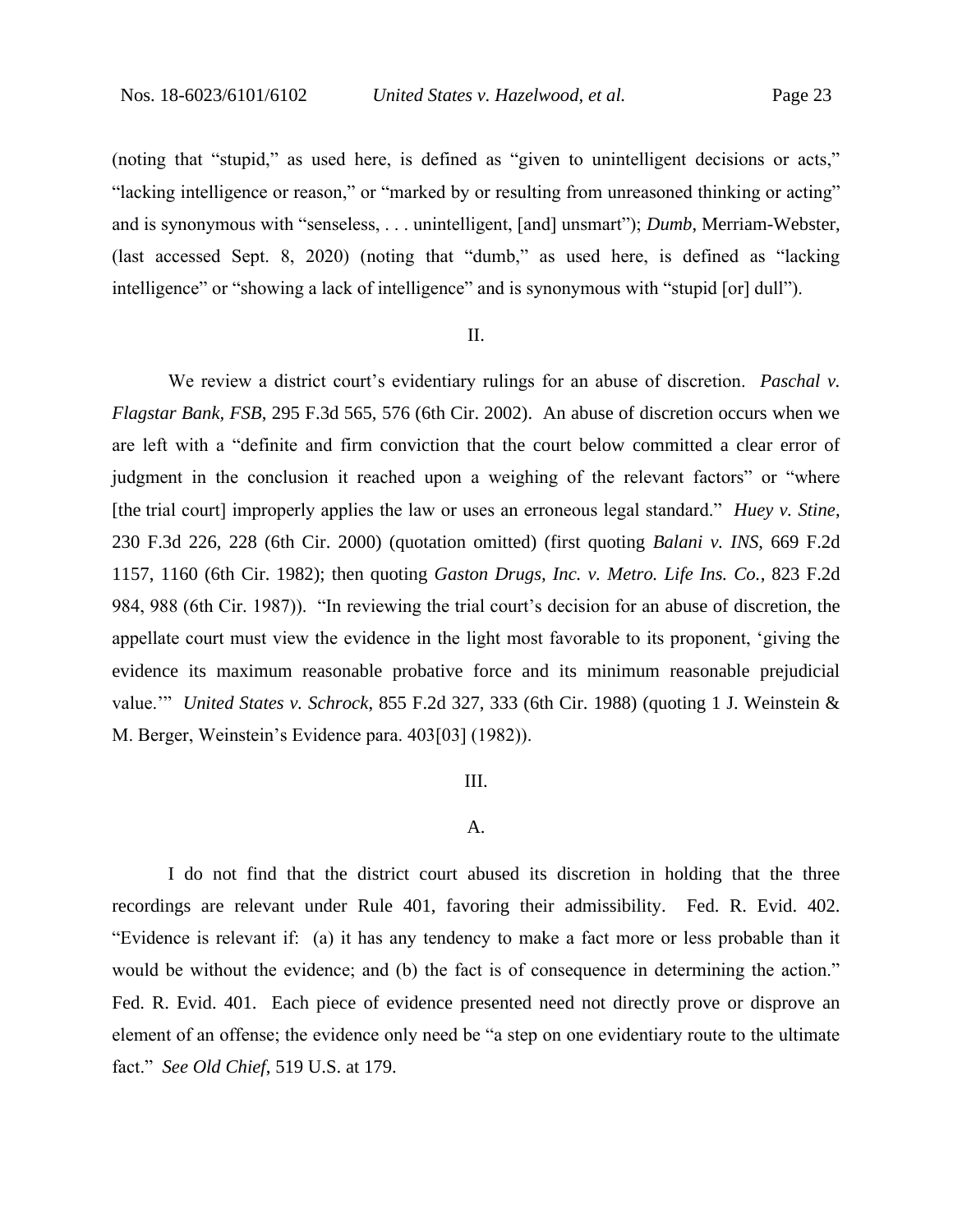The majority's analysis, however, does not appropriately embody and apply these legal rules. Instead, the majority states that the recordings are not relevant because they do not go to any elements of wire or mail fraud, as charged in the indictment, and do not rebut Hazelwood's argument that he was a "good businessman" since bad personal beliefs do not make it more likely that Hazelwood committed the charged offenses. The majority fails to fully realize, however, the intended and actual effect of the testimony elicited by Hazelwood's counsel, the government's mode of responding to that testimony, and ultimately the relevancy of the recordings. In short, the testimony elicited was counterevidence and a defense for Hazelwood to the allegations in the indictment. Defendant Hazelwood presented evidence that he was too good a businessman to participate in or acquiesce to the charged fraudulent scheme because the fraud posed little benefit to the company but great risk to Pilot's business. By putting such purported facts before the jury as a defense, Hazelwood made his business judgment a fact of consequence in determining the action.

This leads to the question of whether the recordings offered by the government are relevant to Hazelwood's good business judgment. The majority concludes they are not—that the recordings only show Hazelwood's "seriously misguided personal beliefs" and that "[h]aving a bad set of personal beliefs did not make it more likely that Hazelwood made bad business decisions, like committing wire or mail fraud." Even setting aside any conceptual and practical difficulties of the proposition that the recordings contain purely personal beliefs and that said personal beliefs, which attach to and follow a person, do not, or could not, surface and have bearing on the same person's business decisions, the majority unfairly characterizes the context of the lake house recordings and misses the government's means of countering the testimony elicited by Hazelwood.

The majority persuasively writes that Hazelwood's comments were not made "in public" but "after hours, during a private corporate treat, with trusted corporate compadres." The meeting, however, was no more private or personal than any other business meeting or retreat held open to a company or certain employees of a company; it certainly was not a vacation or event of pure leisure and recreation. Moreover, the presence of leisure, recreation, or other informalities or practices (like the use of profanity and the consumption of alcohol) does not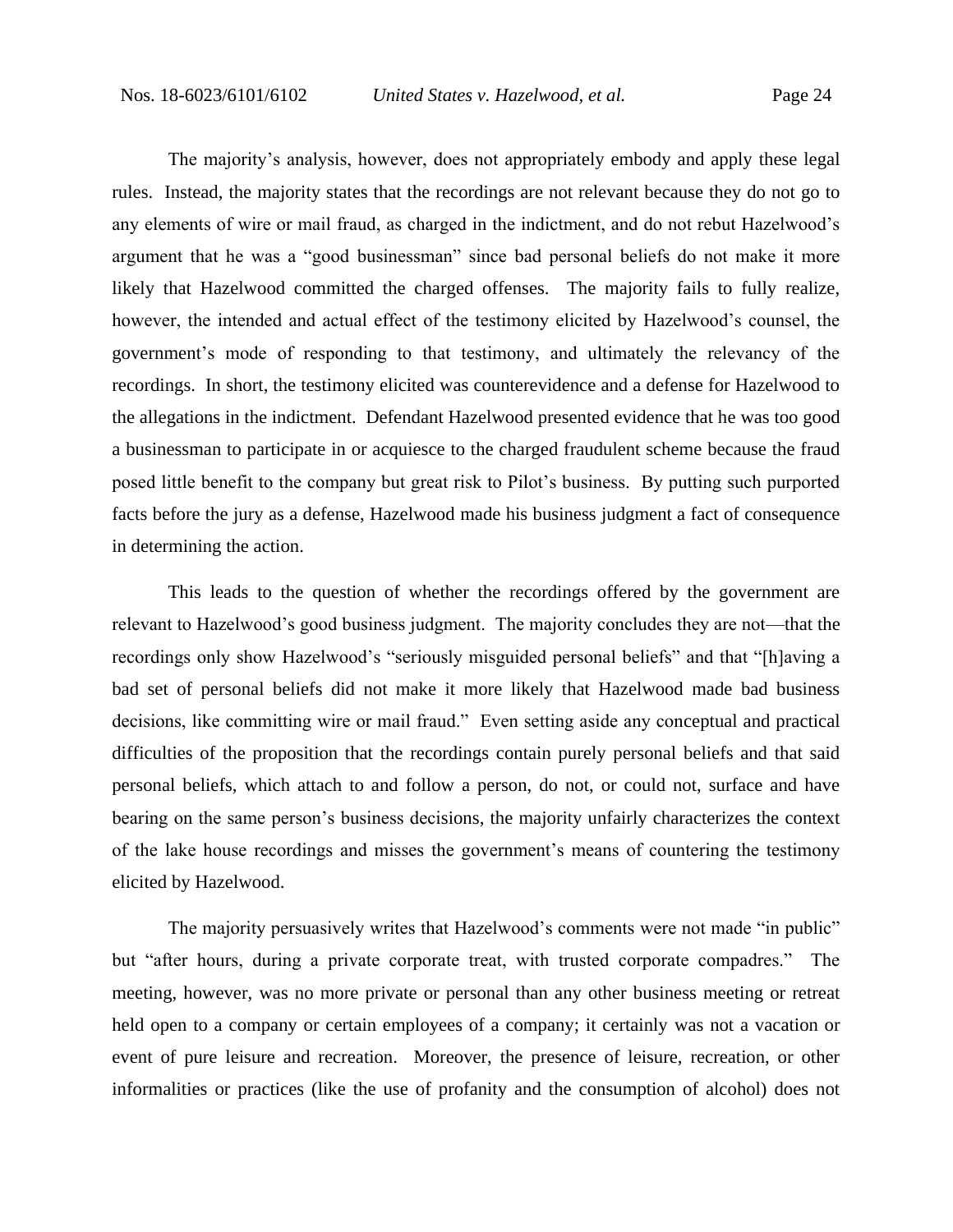necessarily turn a business retreat into something more akin to a vacation. The record reflects that such informalities in the conducting of business were not unheard of within Pilot, particularly in meetings with upper management, as explicitly shown through the lake house meeting. Important here is that the company retreat was, in effect, a business meeting held at the lake house of a Pilot sales employee, attended by a number of direct sales employees only, and instituted for the express purpose of conducting a Pilot management meeting and planning a larger sales meeting and training. Despite the use of profanity and jokes, the consumption of alcohol, or the playing of music and sports entertainment, the attendees of the meeting conferred and otherwise communicated about Pilot's future training efforts, sensitivity training, human resources department, board, and the like, throughout. Moreover, Hazelwood was the company president while the other attendees were his subordinates, and, as the record reflects, Hazelwood's presence, statements, and actions served as significant indicia of acceptable conduct to these subordinates.

As noted by both the government and the district court, then, the government's argument is not that because Hazelwood holds racist or misogynist beliefs, he is the type to commit the fraudulent scheme alleged, *i.e.*, that because he makes bad personal decisions, he makes bad business decisions. The recordings were offered for a different reason. In the very least, if Hazelwood is willing to use racist, misogynistic, and otherwise inappropriate language when communicating with his subordinates at a company retreat held for the purpose of conducting business, as well as invite and condone the same statements and behavior by his subordinates, it makes the factual assertion elicited by Hazelwood that he was such a good businessman less probable. And if Hazelwood being a good businessman that would not put the company at great risk for little reward is relevant in that it tends to serve as one evidentiary step in concluding that he could not have committed the fraud, evidence that Hazelwood does not have the good business judgment purported, but bad business judgment, is relevant to rebutting that conclusion. Given that intelligence is not a character trait, it was reasonable for the district court to conclude that the evidence is not necessarily or primarily character evidence, and thus, was generally admissible as pure contradiction evidence. *United States v. Nixon*, 694 F.3d 623, 636 (6th Cir. 2012); *United States v. West*, 670 F.2d 675, 682 (7th Cir. 1982), *overruled on other grounds by*, *United States v. Green*, 258 F.3d 683 (7th Cir 2001).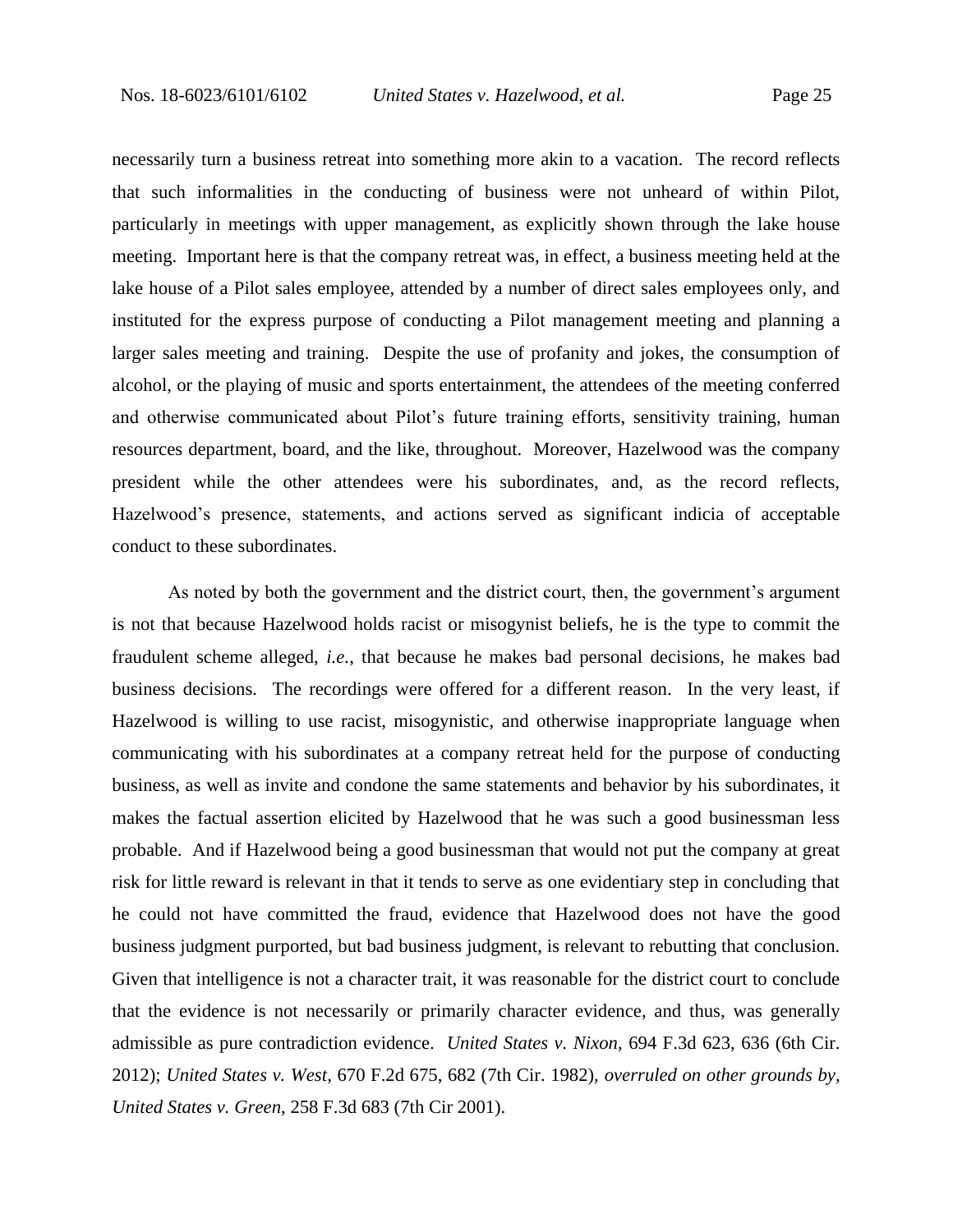B.

I also agree with the district court's alternative conclusion that, if the evidence was character evidence, it was admissible under Rule 404(a)(2). The majority, assuming business judgment is a character trait, contends the district court erred in admitting the recordings under Rule  $404(a)(2)(A)$  because, "if Hazelwood 'opened the door' to a 'pertinent' trait, [it] was his business acumen, not his [] personal beliefs[,]" and the recordings "fail to rebut (in any meaningful way) the evidence" offered by Hazelwood. The majority further submits that the admission of the recordings did not comply with the form or the procedure required by Rules 404 and 405 because "character is not an 'essential element' of a charge or defense" here.

As noted by the majority, Rule 404 states that "[e]vidence of a person's character or character trait is not admissible to prove that on a particular occasion the person acted in accordance with the character or trait." Fed. R. Evid.  $404(a)(1)$ . The Rule, however, also provides exceptions for a defendant or victim in a criminal case. Specifically, "a defendant may offer evidence of the defendant's pertinent trait, and if the evidence is admitted, the prosecutor may offer evidence to rebut it." Fed. R. Evid. 404(a)(2)(A). Rule 405 also concerns character evidence and states that "[w]hen a person's character or character trait is an essential element of a charge, claim, or defense, the character or trait may also be proved by relevant specific instances of the person's conduct." Fed. R. Evid. 405(b).

First, the evidence was offered in rebuttal of Hazelwood's pertinent trait of business judgment. As discussed in the above section concerning relevancy, it is improper to construe the recordings as only reflecting Hazelwood's personal beliefs. Hazelwood, as the company president, attended a business meeting held at the lake house of a Pilot sale employee, attended only by a number of direct sales employees that were Hazelwood's subordinates, as well as instituted for the express purpose of conducting a Pilot management meeting and planning a larger sales meeting and training. There is no clear demarcation demonstrating that the business meeting concluded during the time of the recordings, and the record reflects that Hazelwood's presence, statements, and actions served as significant indicia of appropriate conduct to Hazelwood's subordinates in attendance. Thus, these recordings reflect on and rebut Hazelwood's proffered good business judgment, an express allowance under Rule 404(a)(2)(A).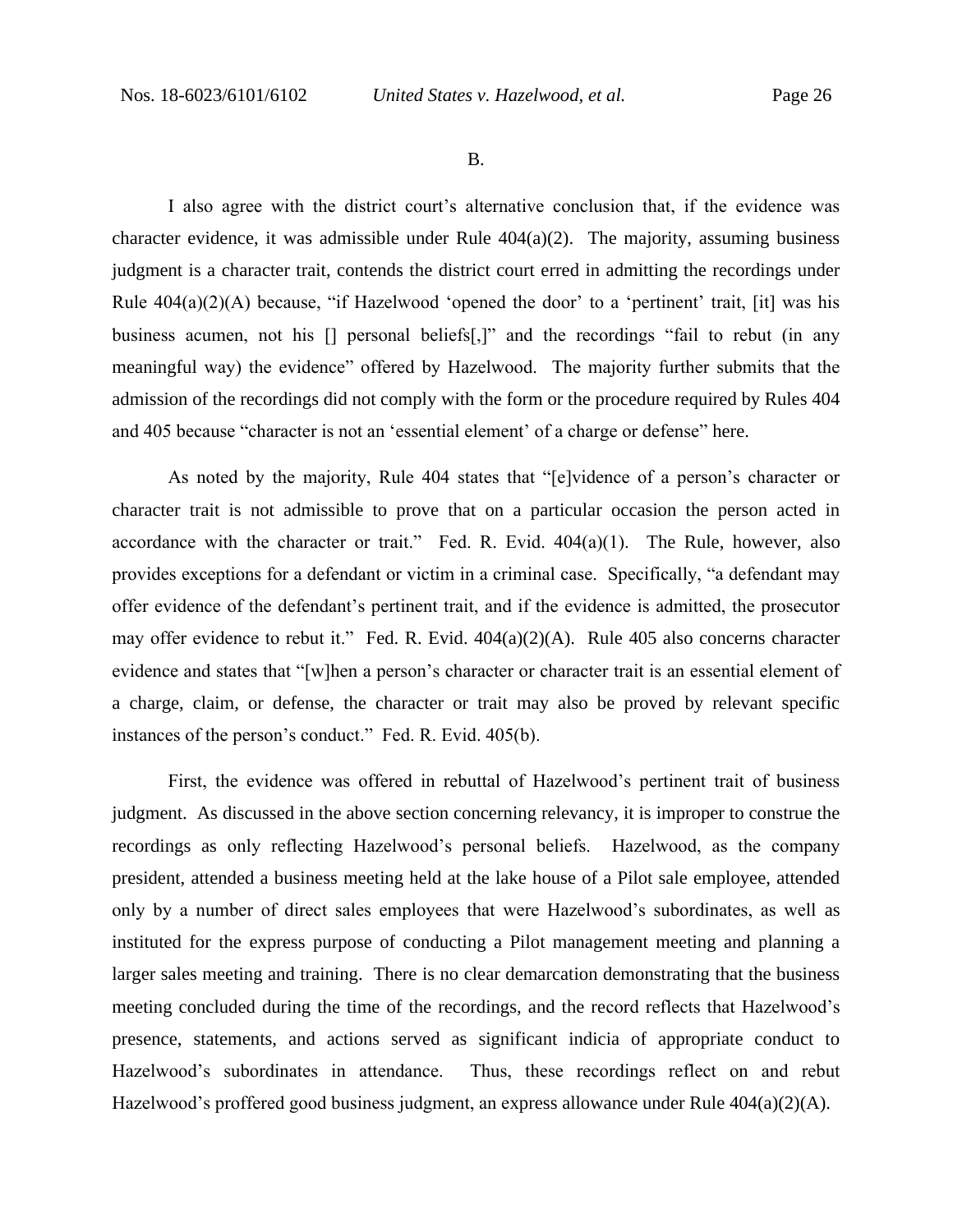Regarding the majority's conclusion that the admission of specific instances of conduct here violated Rule 405 because the pertinent trait was not an essential element of a charge or defense, I disagree. Again, as alluded to in the above sections concerning relevancy, Hazelwood elicited opinion testimony that he was too good of a businessman to risk the company by participating or acquiescing in such a high risk scheme for low rewards as alleged in the fraud. In short, Hazelwood argued that he could not have participated in the alleged wire and mail fraud because, as a good businessman, he would never possess the requisite intent to defraud required by a mail or wire fraud charge. That is a defense to the charged fraudulent conduct, because intent, namely the intent to defraud, is an essential element of wire and mail fraud; specifically, Hazelwood effectively lodged a good-faith defense, which seeks to demonstrate a lack of the requisite intent. *United States v. Louper-Morris*, 672 F.3d 539, 556 (8th Cir. 2012) ("Intent is an essential element of both wire fraud and mail fraud."); *United States v. Smith*, 13 F.3d 1421, 1425-26 (10th Cir. 1994) (noting a good-faith defense seeks to demonstrate a lack of the requisite intent required under the applicable law). If the jury fully believed the testimony elicited by Hazelwood, no reasonable jury would convict Hazelwood of wire or mail fraud based on a finding that he possessed the requisite intent because Hazelwood, as a good businessman who only makes sound business decisions and would never risk the business with inappropriate practices or efforts, would always be operating in good-faith. *United States v. French*, 748 F.3d 922, 938 (9th Cir. 2014) (noting that the good faith of a defendant is a complete defense to wire and mail fraud because good faith is inconsistent with the intent to defraud required by such offenses); *United States v. Clark*, 377 F. App'x 451, 460 (6th Cir. 2010) ("[I]n determining whether evidence of [Hazelwood]'s character was an 'essential element' of this defense, '[t]he relevant question should be: would proof . . . of the character trait by itself actually satisfy an element of the . . . defense?'") (quoting *United States v. Keiser*, 57 F.3d 847, 856 (9th Cir. 1995); *see also Smith*, 13 F.3d at 1425-26 ("[T]he essence of the defense is that the evidence presented by the defendant, if believed by the fact finder, would completely rebut evidence that he or she intended to defraud."); *cf. United States v. Wilhoite*, No. 16-6581, 2017 U.S. App. LEXIS 28003, at \*7 (6th Cir. May 19, 2017). Thus, if the government's evidence is character evidence, it was properly admitted under Rule 405, as it goes to an essential element of Hazelwood's defense.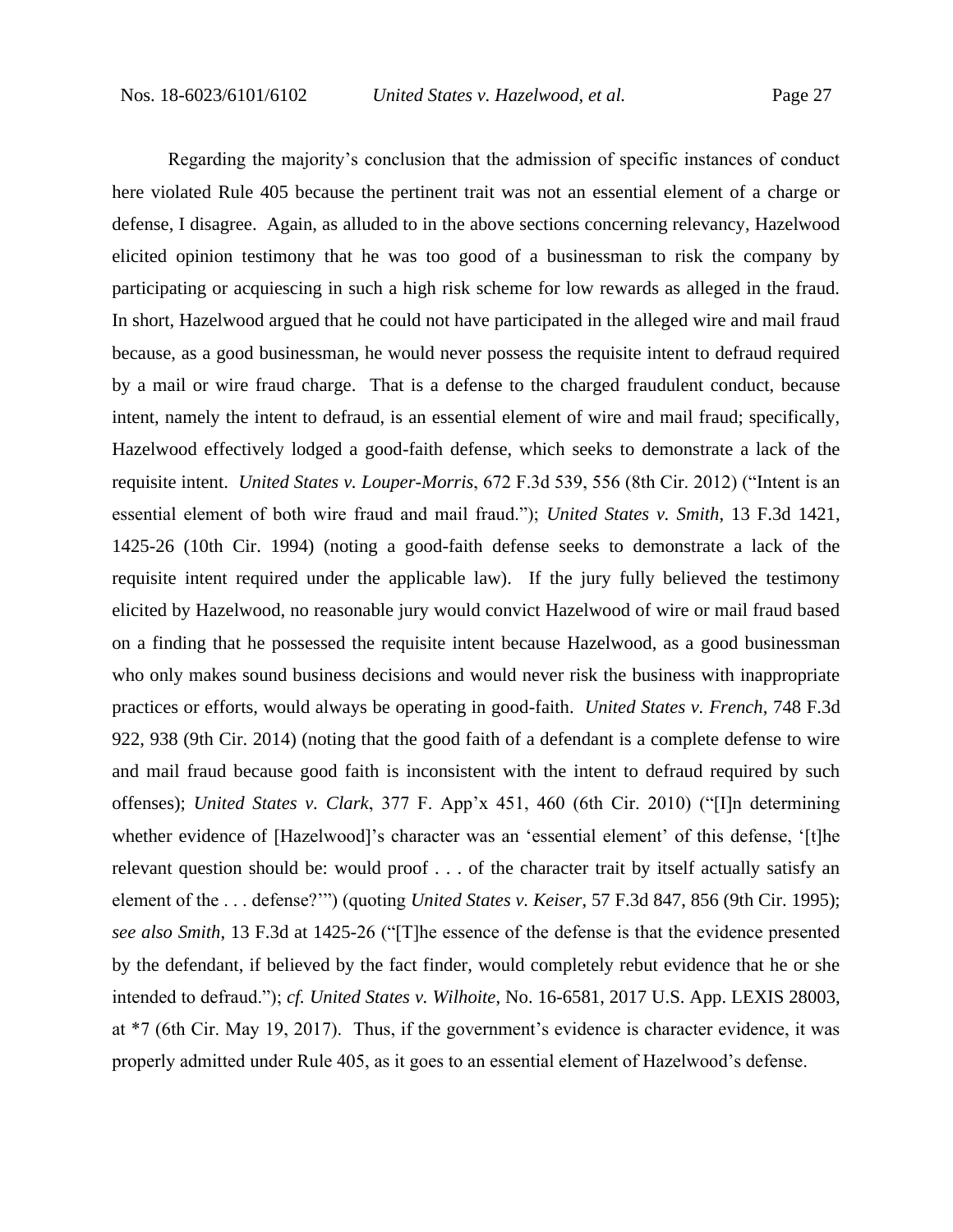C.

I also find that the district court did not abuse its discretion when it alternatively ruled that the recordings were admissible under Rule 404(b). The majority takes issue with this basis, reasoning that the government's evidence was not offered for an admissible purpose but instead improperly invited the jury to rule based on propensity. According to the majority, the government's propensity evidence specifically aims to "us[e] another act (racist and misogynist language)[] to prove that Hazelwood had a character trait (recklessness), such that on a particular occasion he acted in accordance with that character trait (by committing fraud)." The majority, however, recharacterizes the purpose for which the evidence is offered, unfairly ignoring the proffered justification of the evidence and that evidence admitted under 404(b)(2) can often be construed as a propensity argument.

Under Rule 404(b), "[e]vidence of a crime, wrong, or other act is not admissible to prove a person's character in order to show that on a particular occasion the person acted in accordance with the character." Fed. R. Evid. 404(b)(1). However, such evidence "may be admissible for another purpose, such as proving motive, opportunity, intent, preparation, plan, knowledge, identity, absence of mistake, or lack of accident." Fed. R. Evid. 404(b)(2). Notably, this list of permissible purposes is "illustrative, not exclusive," allowing for the admission of such evidence for other purposes not enumerated. *United States v. Johnson*, 634 F.2d 735, 737 (4th Cir. 1980); *see also United States v. Blankenship*, 775 F.2d 735, 739 (6th Cir. 1985). There are three parts to our inquiry under Rule 404(b): (1) "a preliminary determination as to whether sufficient evidence exists that the prior act occurred"; (2) "a determination as to whether the 'other act' is admissible for a proper purpose under Rule 404(b)"; and (3) a determination of "whether the 'other acts' evidence is more prejudicial than probative under Rule 403." *United States v. Mack*, 258 F.3d 548, 553 (6th Cir. 2001). Regarding the second requirement, past acts must be "substantially similar and reasonably near in time" to the offenses for which the defendant is being tried. *United States v. Carter*, 779 F.3d 623, 625 (6th Cir. 2015); *Mack*, 258 F.3d at 253- 54; *see Blankenship*, 775 F.2d at 739. The past bad act "need not duplicate exactly the instant charge, but need only be sufficiently analogous to support an inference" consistent with the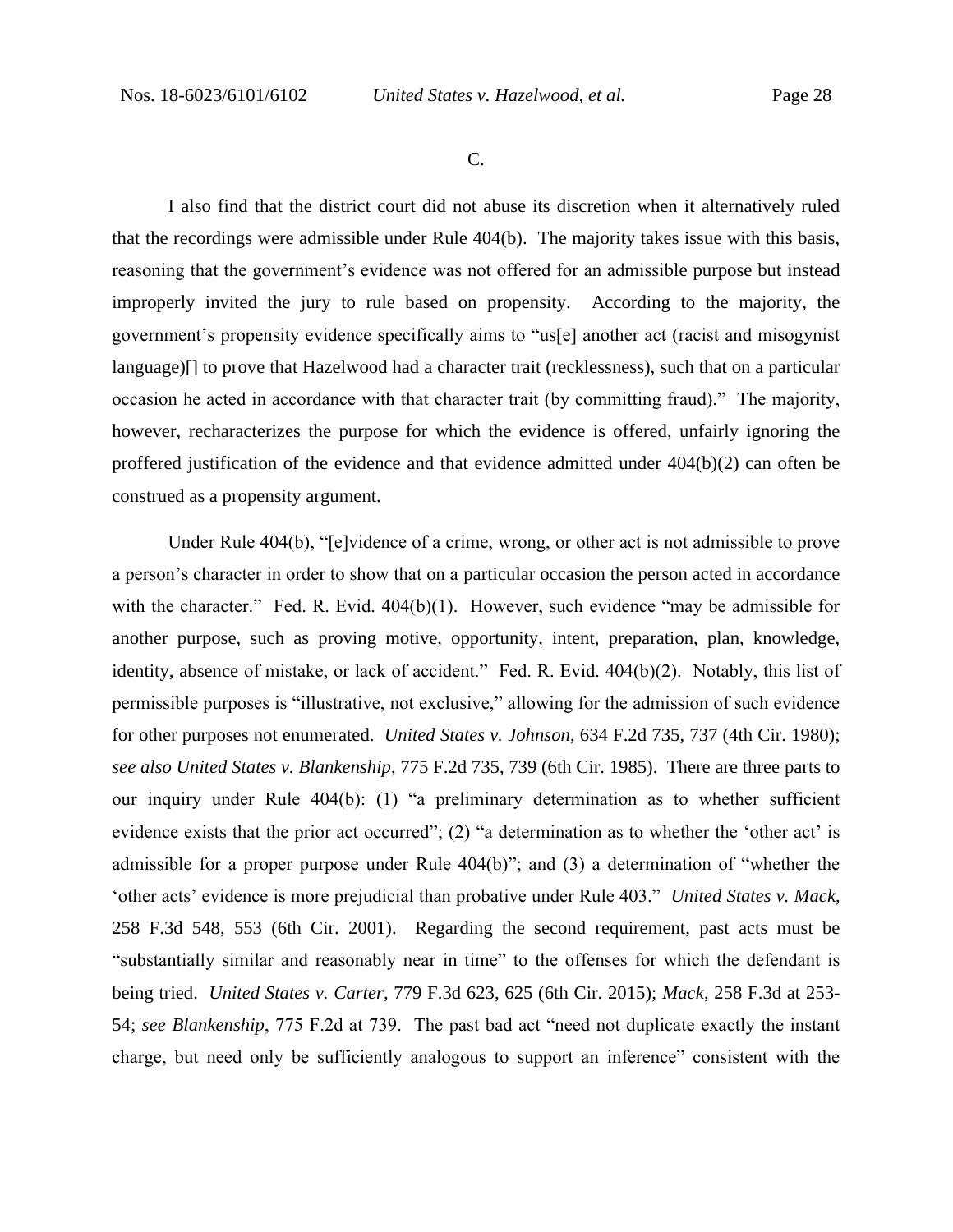purpose for which the evidence is being offered. *See United States v. Benton*, 852 F.2d 1456, 1468 (6th Cir. 1988).

First, there is sufficient evidence in the record, through testimony and the recordings themselves, demonstrating that the statements and events depicted in the recordings, in fact, occurred. No party suggests otherwise.

Second, the recordings are admissible for a proper purpose under Rule 404(b). The majority improperly recharacterizes the purpose of the proffered evidence by reasoning that the evidence could only be construed as offered for a propensity purpose and is thus inadmissible. They ignore, however, that evidence admitted under Rule 404(b)(2) can often be characterized as having a propensity purpose. *Mullen v. Princess Anne Volunteer Fire Co.*, 853 F.2d 1130, 1133 (4th Cir. 1988) ("The principle is well-established that prior acts and statements should be admitted where necessary to show state of mind. This is the policy reflected in Fed. R. Evid. 404(b), under which evidence of prior bad acts which would otherwise be inadmissible may be introduced to show intent, motive, knowledge, and the like."); *Johnson*, 634 F.2d 737-38 ("[T]h[e] defendant may be considered in effect to have forfeited any protection that the first sentence of . . . Rule [404(b)] might otherwise have provided against the type of 'other act' evidence here challenged."). That, however, is not the question before us. We are concerned with whether the "other act" is admissible for some proper purpose.

I find that the evidence was, indeed, admitted for a proper purpose. As found by the district court, submitted by the government, and discussed above, the recordings serve to "contradict[] and rebut[] facts of consequence upon which [Hazelwood] constructs his defense." Use of such evidence to rebut a defense is a proper purpose under Rule 404(b)(2). For example, in *United States v. Johnson*, a tax evasion case, extrinsic evidence of a defendant doctor's overstated Medicaid billings were properly admitted under Rule 404(b) to rebut the defendant's defense depicting that she lacked the state of mind requisite to guilt of the offense charged. 634 F.2d at 736-37. The court, emphasizing the delicacy of the discretionary rulings the Rule's administration may require, reasoned that despite Rule 404(b)'s prohibition on admitting evidence of "other acts" for propensity purposes, such evidence is properly admitted where the acts are "critical to proof on a dispositive issue related to a defendant's state of mind." *Id.* at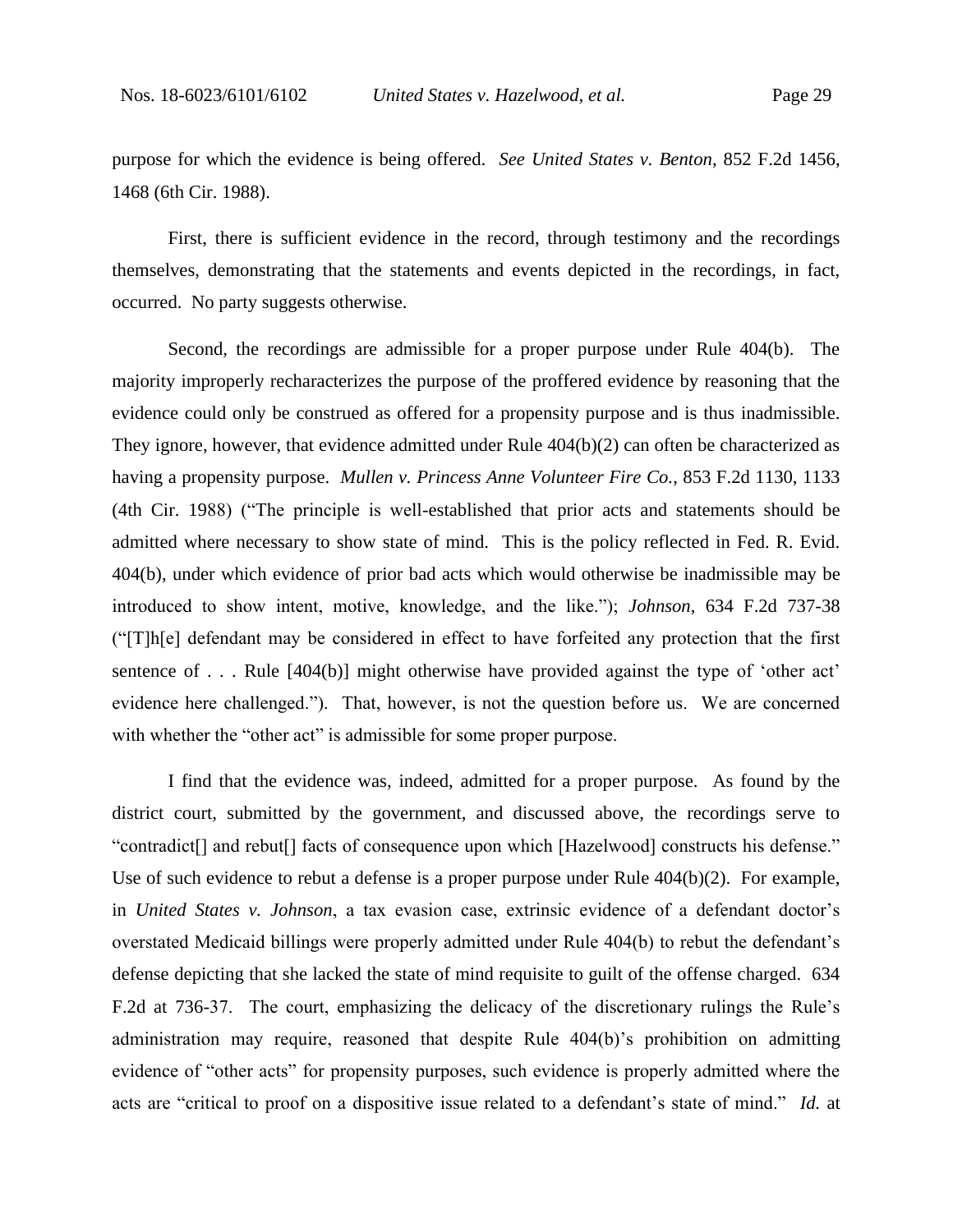737-38 ("Particularly where, as here, a defendant in a criminal case by h[is] own testimony and that of others has deliberately sought as the primary means of defense to depict herself as one whose essential philosophy and habitual conduct in life is completely at odds with the possession of a state of mind requisite to guilt of the offense charged, that defendant may be considered in effect to have forfeited any protection that the first sentence of the Rule might otherwise have provided against the type of 'other act' evidence here challenged.").

The same reasoning, then, applies here. Again, Defendant Hazelwood, through the testimony of others, "sought as a primary means of defense to depict h[im]self as one whose essential [business judgment, being so good,] is completely at odds with the possession of a state of mind requisite to guilt of" wire or mail fraud. In response, the government sought to introduce extrinsic evidence of recordings rebutting the proffered defense by showing Hazelwood engaging in and promoting racist, sexist, and otherwise inappropriate talk and entertainment as well as allowing and encouraging his subordinates to do the same, all at and during a company meeting where business decisions and perspective were had.

Moreover, the acts depicted in the recordings are "substantially similar and reasonably near in time to the offenses for which Hazelwood is being tried." The acts are substantially similar because both the fraud scheme and the recordings depict "bad or unintelligent business decisions" that, if made, put Pilot's business publicly at risk. Although the majority contends that the recordings are not probative of any of the issues in this case because nothing indicates that Hazelwood had reason to expect that his comments would become public, and thus, nothing in the recordings speaks to Hazelwood's concern for Pilot's reputation, that is not true. As an illustration, one need only compare the fraudulent scheme alleged to that depicted in the lake house recordings. The fraudulent scheme, as alleged, was not a scheme to which Pilot's customers or the public were made privy; instead, only some of the employees at Pilot were aware of the scheme, and if the customers and public were to learn of the scheme, it would not be through Pilot's use of its formal channels of notice. Moreover, the scheme was something that, if made public, which was a risk given that the practice was known by and adopted by multiple Pilot employees and had an effect in the public sphere, would jeopardize Pilot's business because of the egregiousness of the scheme and its effects.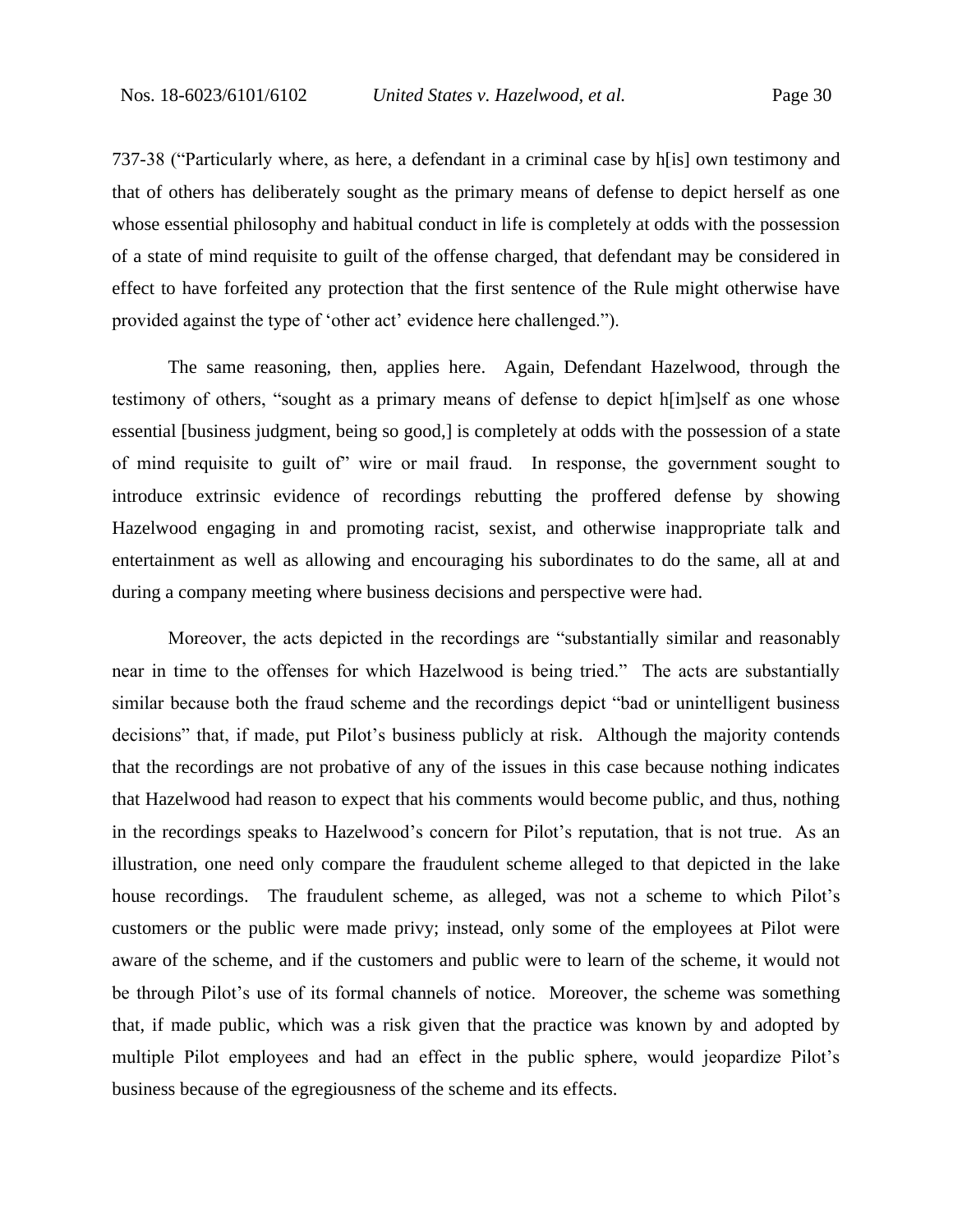The same may be said about the lake house recordings. The practices and judgment reflected in the recordings were not something that Pilot's customers and the public were made aware of; only some of the employees possessed knowledge of as much, and if said practices and judgment were to be discovered by the public, it would not be through Pilot's use of formal channels of notice. Even more, just like the fraudulent scheme, Hazelwood and Pilot had no reason to doubt the serious risk that the public would become aware of the recordings and their content, as the recordings reflect Hazelwood, the President of Pilot, and his subordinates, systematically adopting and condoning egregious business practices and perspectives extending from the top to the bottom of Pilot's sales department and corporate structure. Neither the majority nor Hazelwood can justly contend that such facts were not at risk of becoming public. Not only does Pilot serve a business function to the public (including truckers) that cannot be conceptually or practically divorced from its business judgment (and any risks flowing therefrom) in conducting that business, but mere knowledge by a number of Pilot employees posed a sufficient risk to the company that the information would be made public. Indeed, the commonplace whistleblower claim concerns an employee who calls out their employer's bad business judgment, practices, or the like. And given the apparent egregiousness of the recordings, it is no leap to conclude that the disclosure of such to the public here risked Pilot's business just like the fraud scheme. Indeed, if the government did not seek to introduce an egregious act that risked bringing the company down if discovered, similar to the risk posed by the alleged fraud, the evidence would be less relevant and more likely subject to exclusion.

Further, the recordings are reasonably near in time to the alleged mail and wire fraud. Most notably, the recordings were made during the span of the conspiracy and, in fact, on the same day as other conversations admitted as proof of the conspiracy below (without regard to whether those conversations occurred before or after Hazelwood's arrival to the lake house).

Third, the danger of unfair prejudice does not bar admission of the evidence under Rule 403, as detailed below.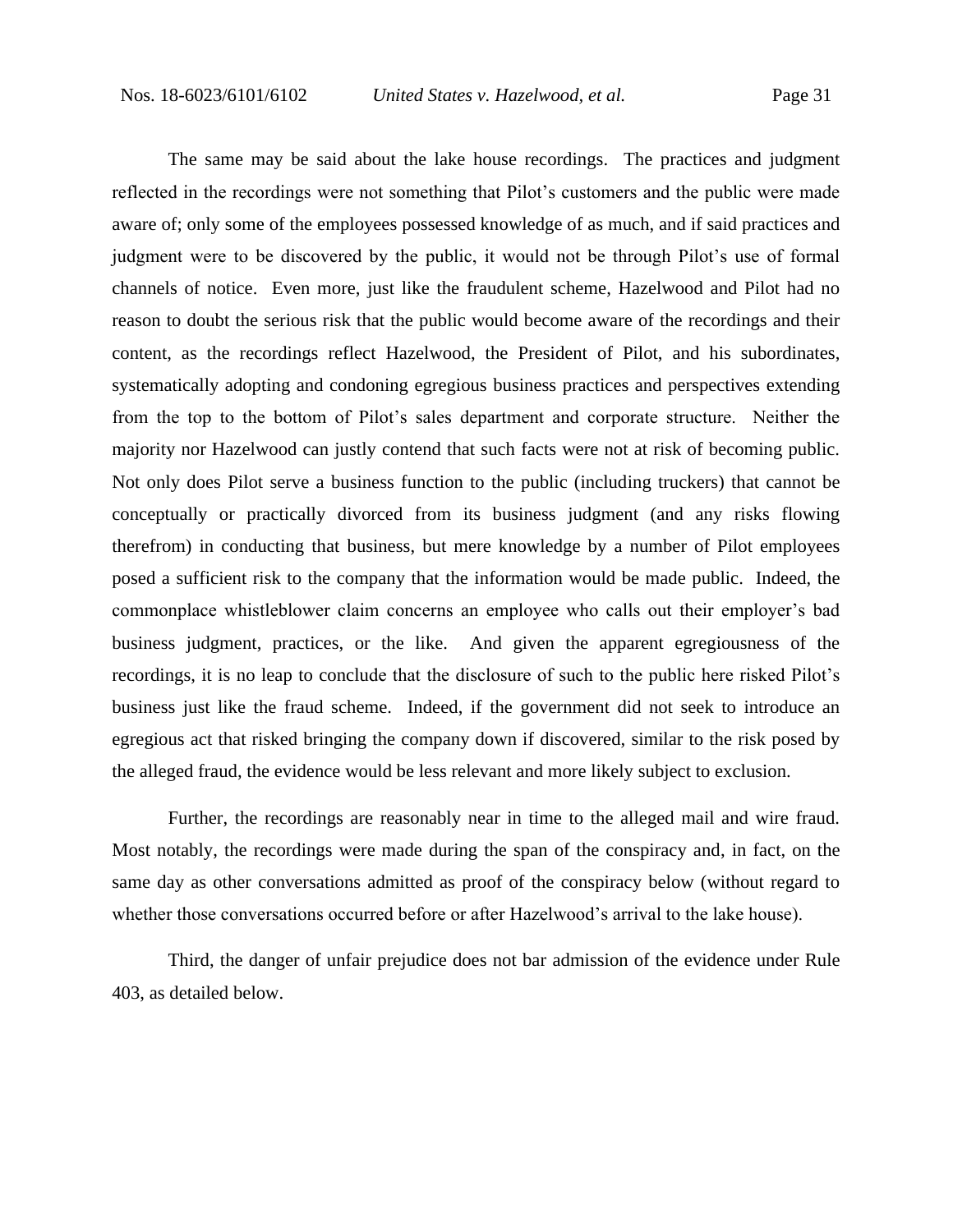D.

Lastly, I do not find that the district court abused its discretion in determining that the recordings were admissible after application of Rule 403's balancing test, as the probative value of the evidence is not substantially outweighed by the risk of unfair prejudice. The majority, however, disagrees with the district court's determination. After submitting that the recordings pose zero relevance here, a point already refuted, the majority concludes that any relevance is substantially outweighed by the risk of unfair prejudice since no person can avoid forming a negative opinion of a person who holds and heartily expresses such views. The majority cites case law and further justifies its position by asserting that the nature and content of the recordings—racism, misogyny, and otherwise inappropriate statements heard echoed for centuries now—likely overpowered the "less interesting evidence of [a multimillion-dollar] fraudulent fuel pricing" scheme by a multibillion-dollar company operating throughout North America. In short, the majority appears to suggest that the evidence presents an undue risk that the jury will reach a verdict based on emotions rather than evidence and that the risk substantially outweighs any probative value of the evidence.

Regardless of the relevancy of evidence, any evidence may be excluded under Rule 403 "if its probative value is substantially outweighed by a danger of . . . unfair prejudice." Fed. R. Evid. 403. Given that virtually all evidence is prejudicial in the sense that it prejudices the party against whom it is admitted, the Rule 403 inquiry assesses the risk of *unfair* prejudice—that is, to consider the "undue tendency to suggest a decision based on improper considerations." *Asher*, 910 F.3d at 861 (quoting *Bilderbeck*, 163 F.3d at 978); *United States v. Dumas*, No. 87-1337, 1987 U.S. App. LEXIS 16905, at \*6 (6th Cir. Dec. 30, 1987); *see also United States v. Archuleta*, 737 F.3d 1287, 1293 (10th Cir. 2013). This can happen when, for example, "the prior-act evidence so shocks the conscience that the jury may decide that the defendant is a bad person and deserves to be convicted, even if his guilt were unproven in the instant case, 'because a bad person deserves punishment.'" *Asher*, 910 F.3d at 861-62 (quoting *Old Chief*, 519 U.S. at 181). In determining whether to exclude on grounds of unfair prejudice, "consideration should be given to the probable effectiveness or lack of effectiveness of a limiting instruction." Fed. R. Evid. 403, advisory committee's note. "The availability of other means of proof may also be an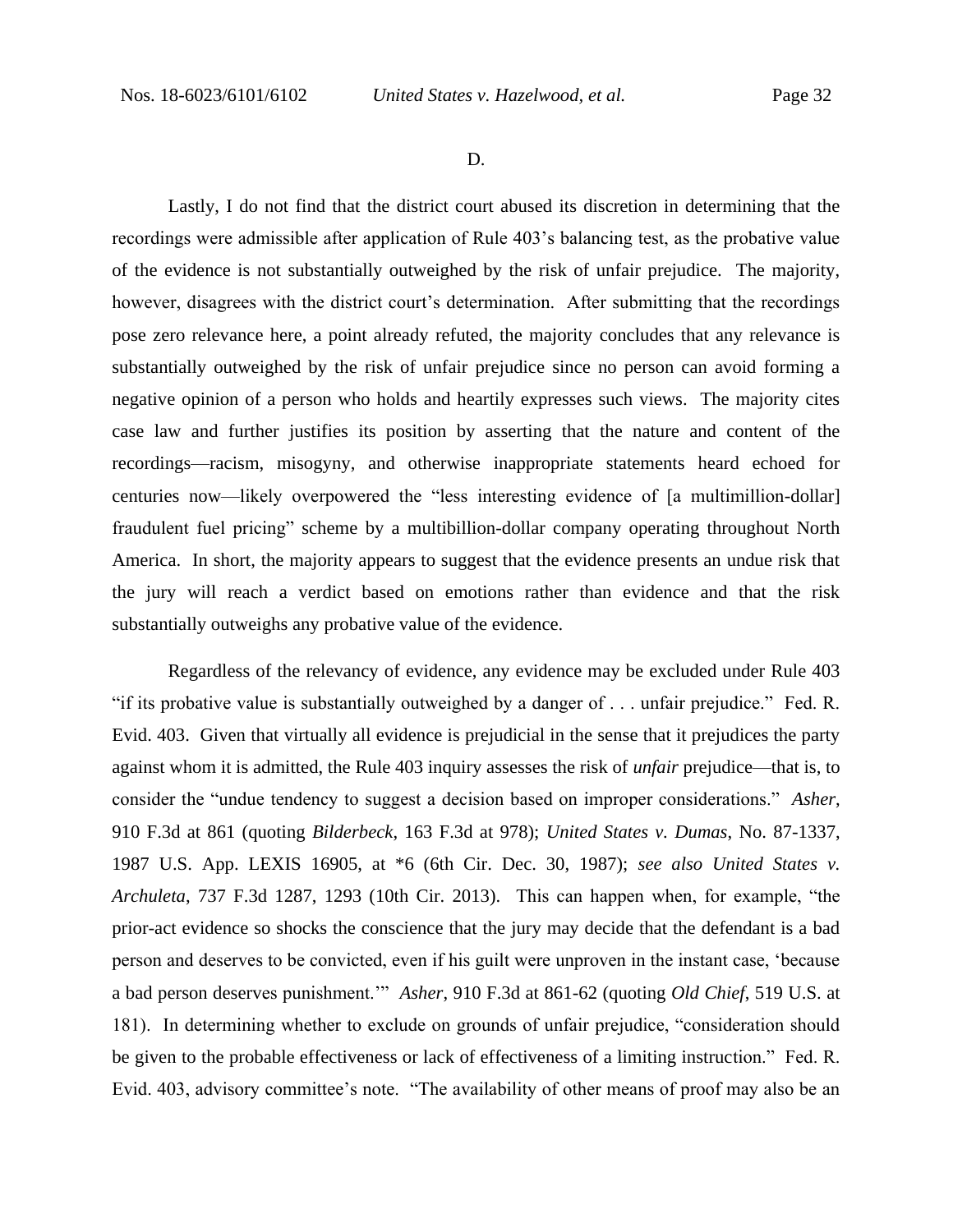appropriate factor." *Id.* Ultimately, Rule 403 strongly favors the admission of evidence and affords the district court very broad discretion in making the determination. *Asher*, 910 F.3d at 860 (noting that "[t]he test is strongly weighted toward admission"); *United States v. Hawkins*, 969 F.2d 169, 174 (6th Cir. 1992).

It is not in contention that such grossly biased comments as depicted in the recordings present a risk of unfair prejudice, given the emotionally charged nature of the evidence. *Ebens*, 800 F.2d at 1433-34; *Mullen*, 853 F.2d at 1134. That, however, does not mean that racist and sexist comments by a defendant should usually be excluded under Rule 403, as courts routinely admit such evidence. *United States v. Cottman*, 807 F. App'x 204, 216 (4th Cir. 2020) (discussing cases); *Mullen*, 853 F.2d at 1134 ("The emotional content of evidence, however, can 'require exclusion only in those instances where the trial judge believes that there is a genuine risk that the emotions of the jury will be excited to irrational behavior, and that this risk is disproportionate to the probative value of the offered evidence.'" (quoting *Morgan v. Foretich*, 846 F.2d 941, 945 (4th Cir. 1988))). The majority's citation to case law to show otherwise is inapposite. The majority first cites *United States v. Ebens*, where the defendant beat a person of Chinese descent to death and was charged with a civil rights violation. 800 F.2d at 1425. The government introduced testimony that, eight or nine years earlier, a man with the same first name, hair color, and approximate height as the defendant had used racial slurs to an African American man and pressured the man to leave a bar. *Id.* at 1432-33. Although the district court admitted evidence of this prior bad act, the appeals court reversed based on a finding that the testimony was too remote in time from the crime of conviction, the prior alleged racism was against a different race, and the identification of the defendant as the man who uttered the slurs was too indefinite to be probative. *Id.* at 1433-34. Notably, the evidence was not subject to exclusion merely based on the offensiveness of the language, as the majority suggests. Indeed, any inherent offensiveness of the language was not a significant concern to the court as evidenced by its statement that, apart from the closeness in time and similarity issues, there was a strong case for admission. The majority tries to bolster the same point with *United States v. Tocco*, 200 F.3d 401 (6th Cir. 2000). However, the portion of *Tocco* cited does not even concern, or at least properly effectuate, the Rule 403 analysis for purposes of determining the admissibility of similar evidence, as there is no discussion of whether the evidence's probative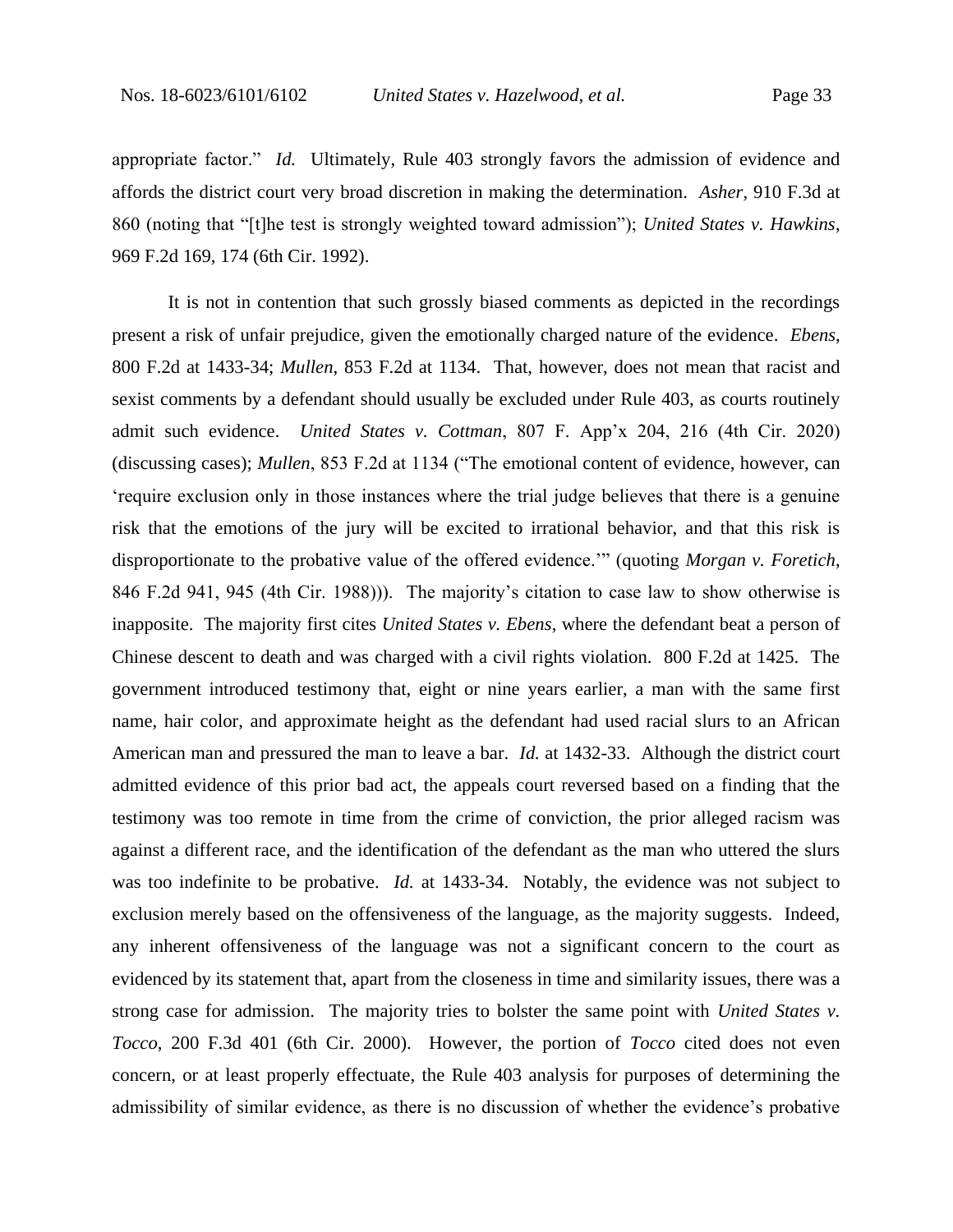value is substantially outweighed by unfair prejudice. Thus, the majority's contention that the inherent offensiveness of that contained in the recordings renders it inadmissible under Rule 403 is without merit.

Given that the recordings are not *per se* inadmissible and are probative here (as discussed in the above sections concerning the relevancy and purpose of the evidence), we must compare the value of the evidence to the risk of unfair prejudice presented by it.

Although admittedly a close question, I am not left with the "definite and firm conviction that the court below committed a clear error of judgment in the conclusion it reached upon a weighing of the relevant factors" or "where [the trial court] improperly applies the law or uses an erroneous legal standard." *Huey*, 230 F.3d at 228 (quotation omitted) (first quoting *Balani*, 669 F.2d at 1160; then quoting *Gaston Drugs, Inc.*, 823 F.2d at 988). This is particularly true in light of the fact that "[i]n reviewing the trial court's decision for an abuse of discretion, [we] must view the evidence in the light most favorable to its proponent, 'giving the evidence its maximum reasonable probative force and its minimum reasonable prejudicial value.'" *Schrock*, 855 F.2d at 333 (quoting 1 Weinstein & Berger para 403[03]).

To show that any probative value of the evidence here is substantially outweighed by the risk of unfair prejudice, the majority cites *United States v. Stout* for the proposition that where a prior bad act is more lurid or interesting than the charged offense, the evidence is unfairly prejudicial. 509 F.3d 796. The majority contends *Stout* is relevant and controls here. Although *Stout* may be distinguishable, as a child pornography case, and the validity of the proposition espoused therein in conflict with existing precedent, *see Stout*, 509 F.3d at 801-02; *id.* at 806-07 (McKeague, J. dissenting) (countering the majority's "more lurid or interesting" argument and highlighting its conflict with existing precedent), the factual underlying assertion that the contents of the recordings are more offensive than the fraud scheme, if not inaccurate, is subject to reasonable disagreement. Racism, misogyny, and bigotry are not new, but centuries old, and unfortunately, common in the conscious or unconscious minds of the masses. To say that such dispositions are more lurid or interesting than a multimillion-dollar fraud scheme instituted and condoned by the executives of a national, multibillion-dollar trucking company, at least in today's time, is questionable. Given the societal prevalence of that depicted in the recordings,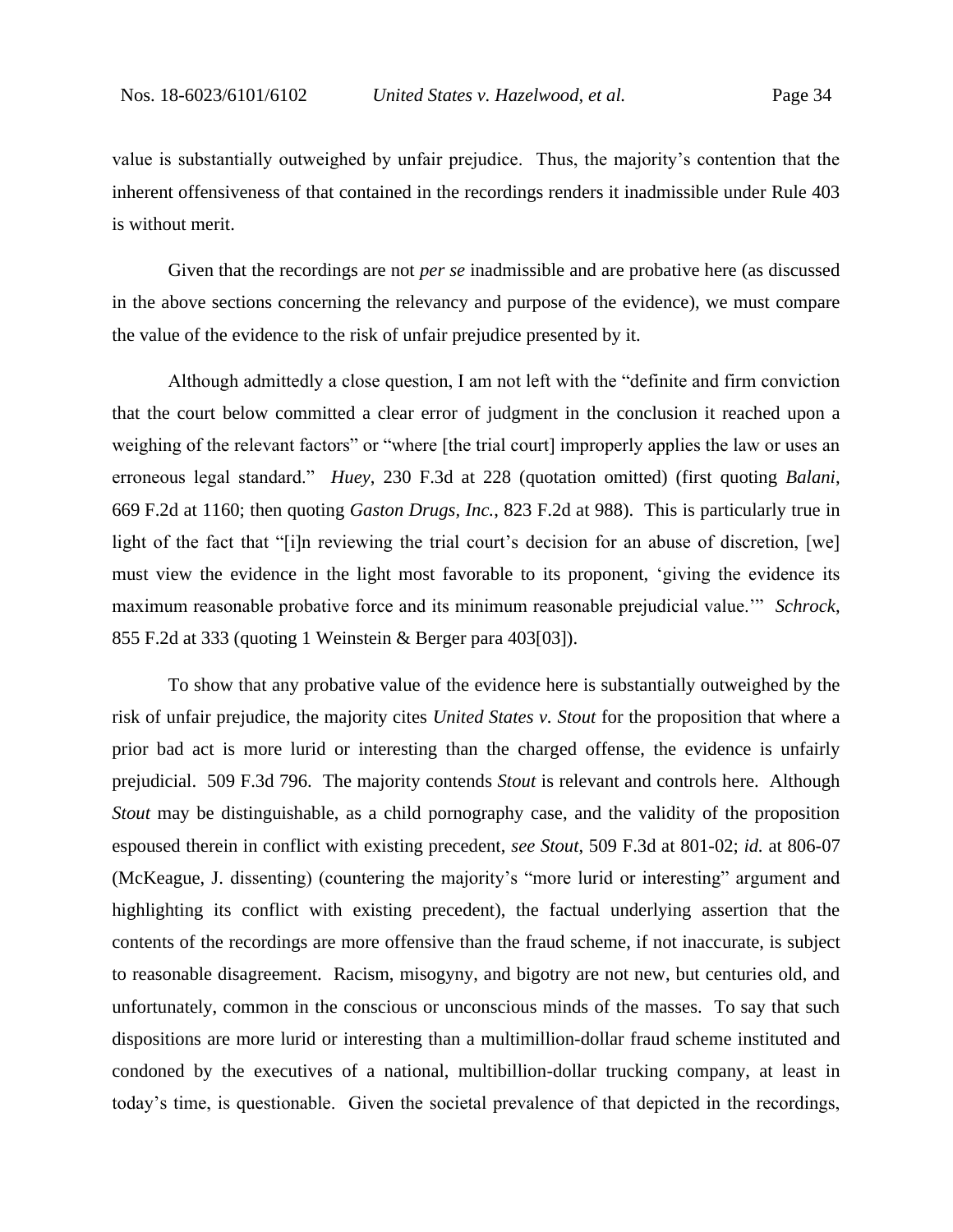the weight of the prejudicial effect of admitting the recordings, then, is also questionable. *See Wilson v. Aliceville*, 779 F.2d 631, 635 n.3 (11th Cir. 1986) ("If the term is indeed a part of everyday parlance . . . , we wonder how its use can be so prejudicial as to warrant its exclusion."). Certainly, this Court cannot determine that the same demands a finding that the district court abused its discretion and that reversal of the evidentiary decision is required.

We may also consider the availability of other means of proof in considering Rule 403's balancing inquiry. Appellants do not argue on appeal that there are other means of proof, as a substitute to the recordings, that the government could have used here. The majority suggests, however, that the government could have rebutted any suggestion that Hazelwood was a "good businessman" by asking the very opinion witnesses that testified Hazelwood was a "good businessman" to testify as to Hazelwood's reputation in the company. That, however, makes no sense. Apart from inviting an objection for such questions being asked and answered or inviting cumulative evidence, the government already knew the witnesses' answers to such questions and those answers were inconsistent with the government's theory of the case.

It bears noting, as to this factor, that it "is well-established that prior acts and statements should be admitted where necessary to show state of mind." *Mullen*, 853 F.2d at 1133; *see* Fed. R. Evid. 404(b); *see also United States v. Beahm*, 664 F.2d 414, 417 (4th Cir. 1981) (holding that the potential importance of evidence showing state of mind is properly weighed in the Rule 403 balance). Even more, when considering requisite mental states, the Supreme Court notes that "there will seldom be 'eyewitness' testimony as to . . . mental process[es]." *Mullen*, 853 F.2d at 1133 (quoting *USPS Bd. of Governors v. Aikens*, 460 U.S. 711, 716 (1983) (stating as much in a case lodging discrimination claims against an employer, where the employer's requisite state of mind was relevant); *see Tucker v. Palmer*, 541 F.3d 652, 660 (6th Cir. 2008) (noting the difficulty of proving a defendant's state of mind). The recordings were offered, and by all reasonable appearances necessary, to rebut the defense lodged by Hazelwood that he lacked the requisite state of mind to have committed the charged offenses. The whole of this factor, then, favors admission.

The district court's use of a limiting instruction also favors a finding of admissibility of the recordings. Highlighting the jury's responsibilities in the case, the district court instructed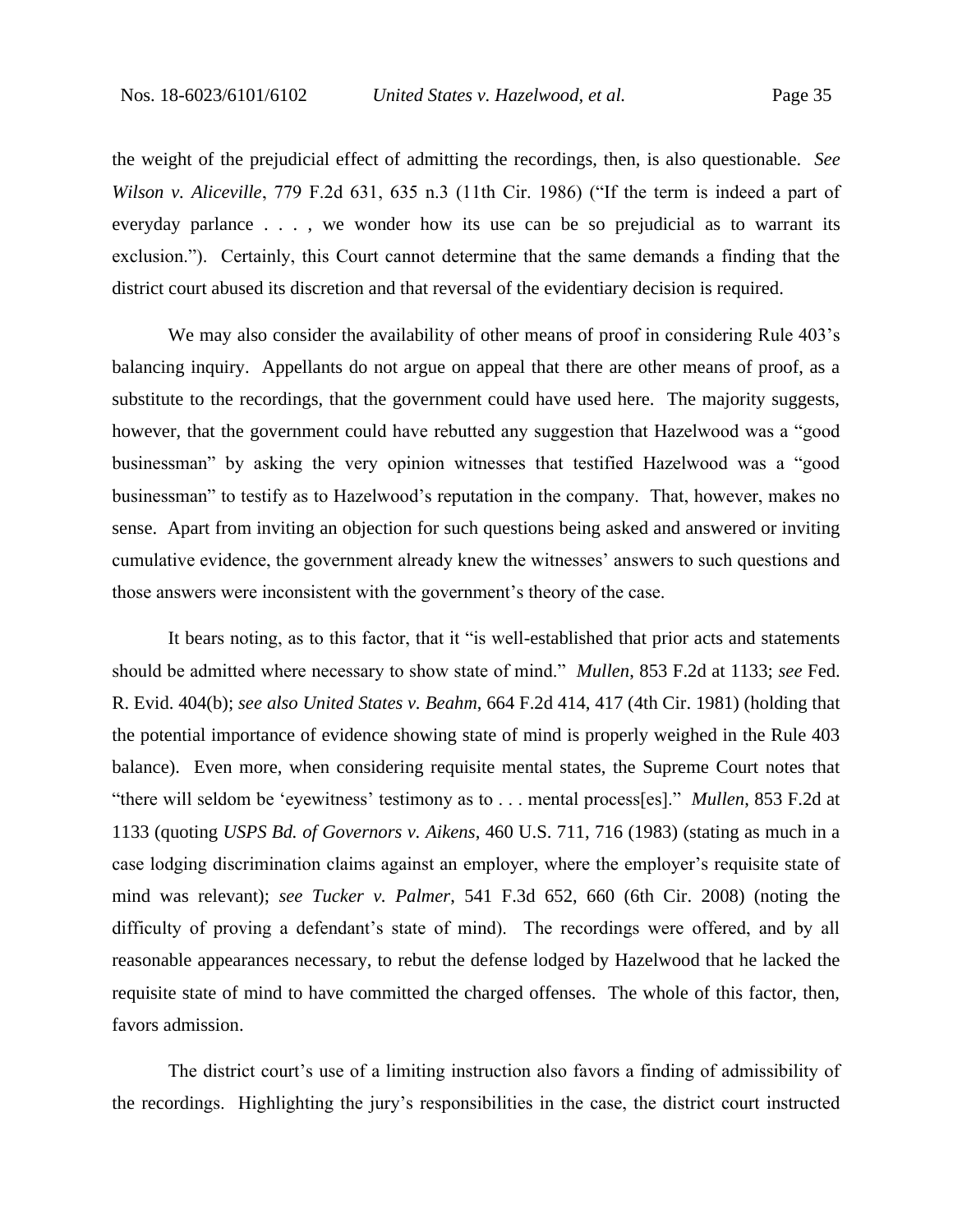the jury that the recordings and the government's related questions were in response to evidence elicited during the cross-examination of witnesses by counsel for Hazelwood only and were pertinent only to whether Hazelwood "was a good businessman and an excellent company president [] and whether, in those roles, [he] would engage in conduct that risked" the company. The court reiterated that the evidence does not go to any elements of the offense but was rebuttal evidence to other evidence presented. The court also instructed the jury to not use the evidence by itself to decide that Hazelwood is guilty of the offenses charged and to "not use th[e] evidence for any other purpose," including "not [to] consider th[e] evidence at all with respect to Defendant[s] Scott Wombold [and] Heather Jones," as the evidence "pertains only to . . . Hazelwood. **1**

Finally, it is worth noting that the jury returned a verdict in favor of each Defendant, favoring admission of the evidence here. "If the unfairly prejudicial effect of the . . . evidence had been substantial, the jury would have likely found against Defendants on all the claims," especially if, as the majority suggests, no jury member could avoid being unduly influenced by the recordings. *Paschal*, 295 F.3d at 580-81. The jury, of course, did not find as much, instead finding that each Defendant was not guilty of at least one or more of the charged offenses. This factor, then, favors admissibility of the evidence.

"Jury trials are not antiseptic events, and in [certain cases], upsetting facts may well emerge." The Court's job, under the highly-deferential standard of review applicable here, is to "view the evidence in the light most favorable to its proponent, 'giving the evidence its maximum reasonable probative force and its minimum reasonable prejudicial value.'" *United States v. Schrock*, 855 F.2d 327, 333 (6th Cir. 1988) (quoting 1 Weinstein & Berger para. 403[03]); *see also Cavin v. Mich. Dep't of Corr.*, 927 F.3d 455, 461 (6th Cir. 2019). Doing so here does not result in a "definite and firm conviction that the court below committed a clear error of judgment in the conclusion it reached upon a weighing of the relevant factors" or "where [the trial court] improperly applies the law or uses an erroneous legal standard." *Huey*, 230 F.3d

<sup>&</sup>lt;sup>1</sup>The instruction as to Defendants Wombold and Jones was particularly strong here. If juries cannot follow an instruction to "not [to] consider th[e] evidence at all with respect to [these] Defendant[s]," because the evidence "pertains only to . . . Hazelwood," it is hard to see how such evidence, at least in a criminal conspiracy case such as this one, could ever serve as evidence in the lawsuit.